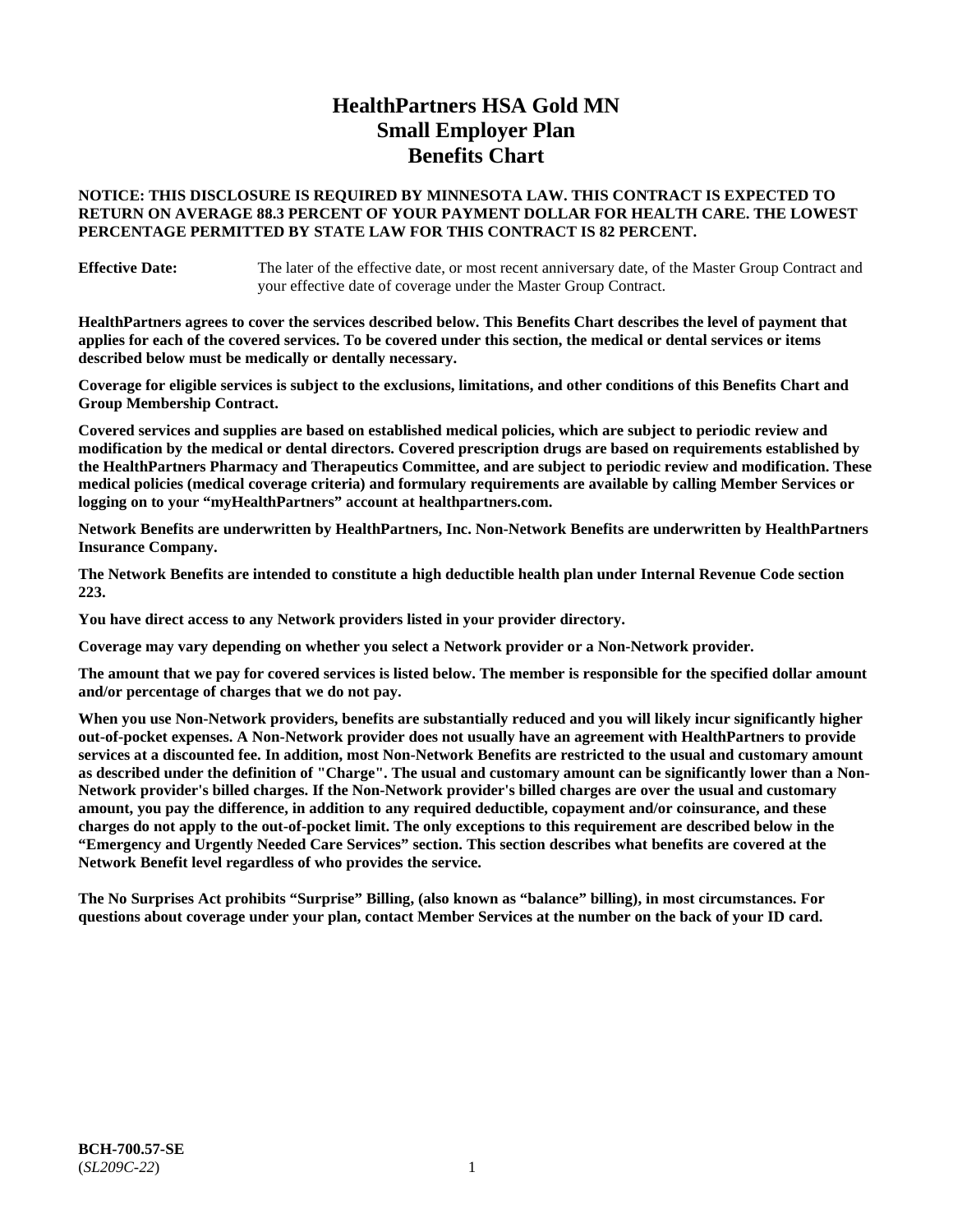# **These definitions apply to this Benefits Chart. They also apply to the Contract.**

| <b>Biosimilar Drugs:</b> | A prescription drug, approved by the Food and Drug Administration (FDA), that the FDA has<br>determined is biosimilar to and interchangeable with a biological brand name drug. Biosimilar<br>drugs are not considered generic drugs and are not covered under the generic drug benefit.                                                                                                                                                                                                                                                                                                                                           |
|--------------------------|------------------------------------------------------------------------------------------------------------------------------------------------------------------------------------------------------------------------------------------------------------------------------------------------------------------------------------------------------------------------------------------------------------------------------------------------------------------------------------------------------------------------------------------------------------------------------------------------------------------------------------|
| <b>Brand Name Drug:</b>  | A prescription drug, approved by the Food and Drug Administration (FDA), that is manufactured,<br>sold, or licensed for sale under a trademark by the pharmaceutical company that originally<br>researched and developed the drug. Brand name drugs have the same active-ingredient formula as<br>the generic version of the drug. However, generic drugs are manufactured and sold by other drug<br>manufacturers and are generally not available until after the patent on the brand name drug has<br>expired. A few brand name drugs may be covered at the generic drug benefit level if this is<br>indicated on the formulary. |
| <b>Calendar Year:</b>    | This is the 12-month period beginning 12:01 A.M. Central Time, on January 1, and ending 12:00<br>A.M. Central Time of the next following December 31.                                                                                                                                                                                                                                                                                                                                                                                                                                                                              |
| <b>Charge:</b>           | For covered services delivered by participating network providers, this is the provider's discounted<br>charge for a given medical/surgical service, procedure or item.                                                                                                                                                                                                                                                                                                                                                                                                                                                            |
|                          | For covered services delivered by non-network providers, a contracted rate may apply if such<br>arrangement is available to HealthPartners.                                                                                                                                                                                                                                                                                                                                                                                                                                                                                        |
|                          | For the Usual and Customary charge for covered services delivered by non-network providers, our<br>payment is calculated using one of the following options to be determined at HealthPartners'<br>discretion: 1) a percentage of the Medicare fee schedule; 2) a comparable schedule if the services<br>is not on the Medicare fee schedule; 3) a commercially reasonable rate for such service.                                                                                                                                                                                                                                  |
|                          | The Usual and Customary Charge is the maximum amount allowed that we consider in the<br>calculation of the payment of charges incurred for certain covered services. You must pay for any<br>charges above the usual and customary charge, and they do not apply to the out-of-pocket limit.                                                                                                                                                                                                                                                                                                                                       |
|                          | A charge is incurred for covered ambulatory medical and surgical services, on the date the service<br>or item is provided. A charge is incurred for covered inpatient services, on the date of admission to<br>a hospital. To be covered, a charge must be incurred on or after the member's effective date and<br>on or before the termination date.                                                                                                                                                                                                                                                                              |
| Copayment/Coinsurance:   | The specified dollar amount, or percentage, of charges incurred for covered services, which we do<br>not pay, but which a member must pay, each time a member receives certain medical services,<br>procedures or items. Our payment for those covered services or items begins after the copayment<br>or coinsurance is satisfied. Covered services or items requiring a copayment or coinsurance are<br>specified in this Benefits Chart.                                                                                                                                                                                        |
|                          | For services provided by a network provider:                                                                                                                                                                                                                                                                                                                                                                                                                                                                                                                                                                                       |
|                          | An amount which is listed as a flat dollar copayment is applied to a network provider's discounted<br>charges for a given service. However, if the network provider's discounted charge for a service or<br>item is less than the flat dollar copayment, you will pay the network provider's discounted charge.<br>An amount which is listed as a percentage of charges or coinsurance is based on the network<br>provider's discounted charges, calculated at the time the claim is processed, which may include an<br>agreed upon fee schedule rate for case rate or withhold arrangements.                                      |
|                          | For services provided by a non-network provider:                                                                                                                                                                                                                                                                                                                                                                                                                                                                                                                                                                                   |
|                          | Any copayment or coinsurance is applied to the lesser of the provider's charges or the usual and<br>customary charge for a service.                                                                                                                                                                                                                                                                                                                                                                                                                                                                                                |
|                          | A copayment or coinsurance is due at the time a service is provided, or when billed by the<br>provider. The copayment or coinsurance applicable for a scheduled visit with a network provider<br>will be collected for each visit, late cancellation and failed appointment. Services may not be<br>withheld for failure to pay a deductible or coinsurance at or prior to the time of service.                                                                                                                                                                                                                                    |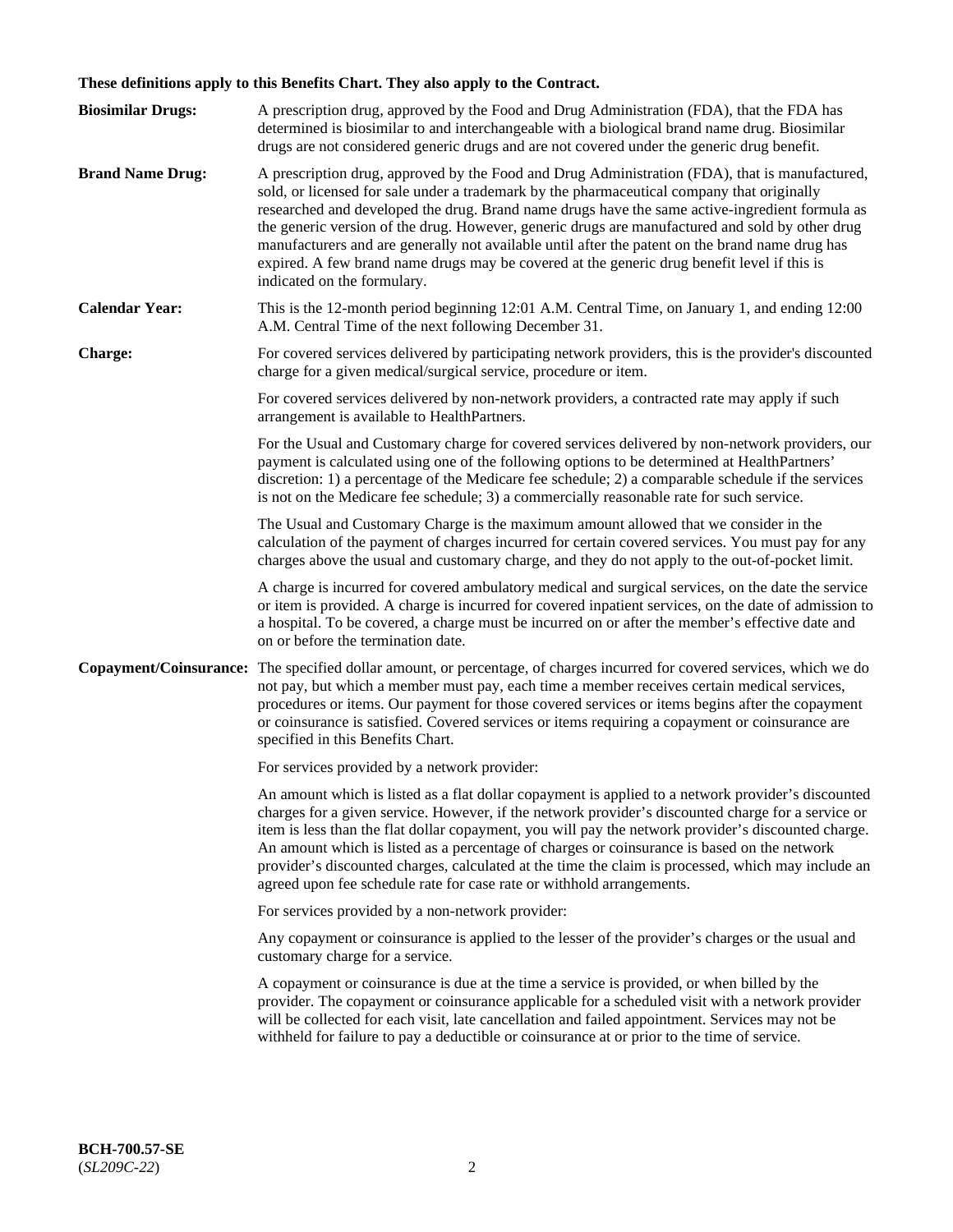| Deductible: | The specified dollar amount of charges incurred for covered services, which we do not pay, but a<br>member or a family has to pay first in a calendar year. Our payment for those services or items<br>begins after the deductible is satisfied. For network providers, the amount of the charges that apply<br>to the deductible are based on the network provider's discounted charges, calculated at the time<br>the claim is processed, which may include an agreed upon fee schedule rate for case rate or<br>withhold arrangements. For non-network providers, the amount of charges that apply to the<br>deductible are the lesser of the provider's charges or the usual and customary charge for a service.                                                                                                                                                                                                                                                                                                                                                                                                                                                                                                                                             |
|-------------|------------------------------------------------------------------------------------------------------------------------------------------------------------------------------------------------------------------------------------------------------------------------------------------------------------------------------------------------------------------------------------------------------------------------------------------------------------------------------------------------------------------------------------------------------------------------------------------------------------------------------------------------------------------------------------------------------------------------------------------------------------------------------------------------------------------------------------------------------------------------------------------------------------------------------------------------------------------------------------------------------------------------------------------------------------------------------------------------------------------------------------------------------------------------------------------------------------------------------------------------------------------|
|             | Any amounts paid or reimbursed by a third party, including but not limited to: point of service<br>rebates, manufacturer coupons, manufacturer debit cards or other forms of direct reimbursement to<br>a member for a product or service, will not apply toward your deductible, to the extent permitted<br>under state and federal law.                                                                                                                                                                                                                                                                                                                                                                                                                                                                                                                                                                                                                                                                                                                                                                                                                                                                                                                        |
|             | Your plan has an embedded deductible. This means once a member meets the individual<br>deductible, the plan begins paying benefits for that person. If two or more members of the family<br>meet the family deductible, the plan begins paying benefits for all members of the family,<br>regardless of whether each member has met the individual deductible. However, a member may<br>not contribute more than the individual deductible toward the family deductible.                                                                                                                                                                                                                                                                                                                                                                                                                                                                                                                                                                                                                                                                                                                                                                                         |
|             | All services are subject to the deductible unless otherwise indicated below in this Benefits Chart.                                                                                                                                                                                                                                                                                                                                                                                                                                                                                                                                                                                                                                                                                                                                                                                                                                                                                                                                                                                                                                                                                                                                                              |
| Formulary:  | This is a current list, which may be revised from time to time, of formulary prescription drugs,<br>medications, equipment and supplies covered by us as indicated in the Benefits Chart which are<br>covered at the highest benefit level. Some drugs may require prior authorization to be covered as<br>formulary drugs. You may be granted an exception to the formulary that is available to you upon<br>request. These guidelines and procedures include exceptions to the formulary for anti-psychotic<br>prescription drugs prescribed to treat emotional disturbances or mental illness if your health care<br>provider (1) indicates to the dispensing pharmacist, orally or in writing, that the prescription must<br>be dispensed as indicated and (2) certifies in writing to us that the prescribed drug will best treat<br>your condition. Also, you may continue to receive certain non-formulary prescription drugs for<br>diagnosed mental illness or emotional disturbance when our formulary changes or you change<br>health plans for up to one year following the change. We also have written guidelines and<br>procedures for granting formulary exceptions for other drugs that are available to you upon request<br>or on our website. |
|             | HMO Formulary Exception Process (including antipsychotic drugs). If you are prescribed a<br>drug, we must promptly grant you an exception to our formulary when your health care provider<br>indicates to us that:                                                                                                                                                                                                                                                                                                                                                                                                                                                                                                                                                                                                                                                                                                                                                                                                                                                                                                                                                                                                                                               |
|             | (1) the formulary drug causes an adverse reaction to the patient;<br>(2) the formulary drug is contraindicated for the patient; or<br>(3) the health care provider demonstrates that the prescription drug must be dispensed as written<br>to provide maximum medical benefit to the patient.                                                                                                                                                                                                                                                                                                                                                                                                                                                                                                                                                                                                                                                                                                                                                                                                                                                                                                                                                                    |
|             | The formulary, and information on drugs that require authorization, are available by calling<br>Member Services or logging on to your "myHealthPartners" account at healthpartners.com.                                                                                                                                                                                                                                                                                                                                                                                                                                                                                                                                                                                                                                                                                                                                                                                                                                                                                                                                                                                                                                                                          |
|             | Formulary Changes. The formulary may change throughout the year. If you are affected by a<br>formulary change, you will receive at least 30 days' advanced notice of that change, and you<br>may request a formulary exception.                                                                                                                                                                                                                                                                                                                                                                                                                                                                                                                                                                                                                                                                                                                                                                                                                                                                                                                                                                                                                                  |
|             |                                                                                                                                                                                                                                                                                                                                                                                                                                                                                                                                                                                                                                                                                                                                                                                                                                                                                                                                                                                                                                                                                                                                                                                                                                                                  |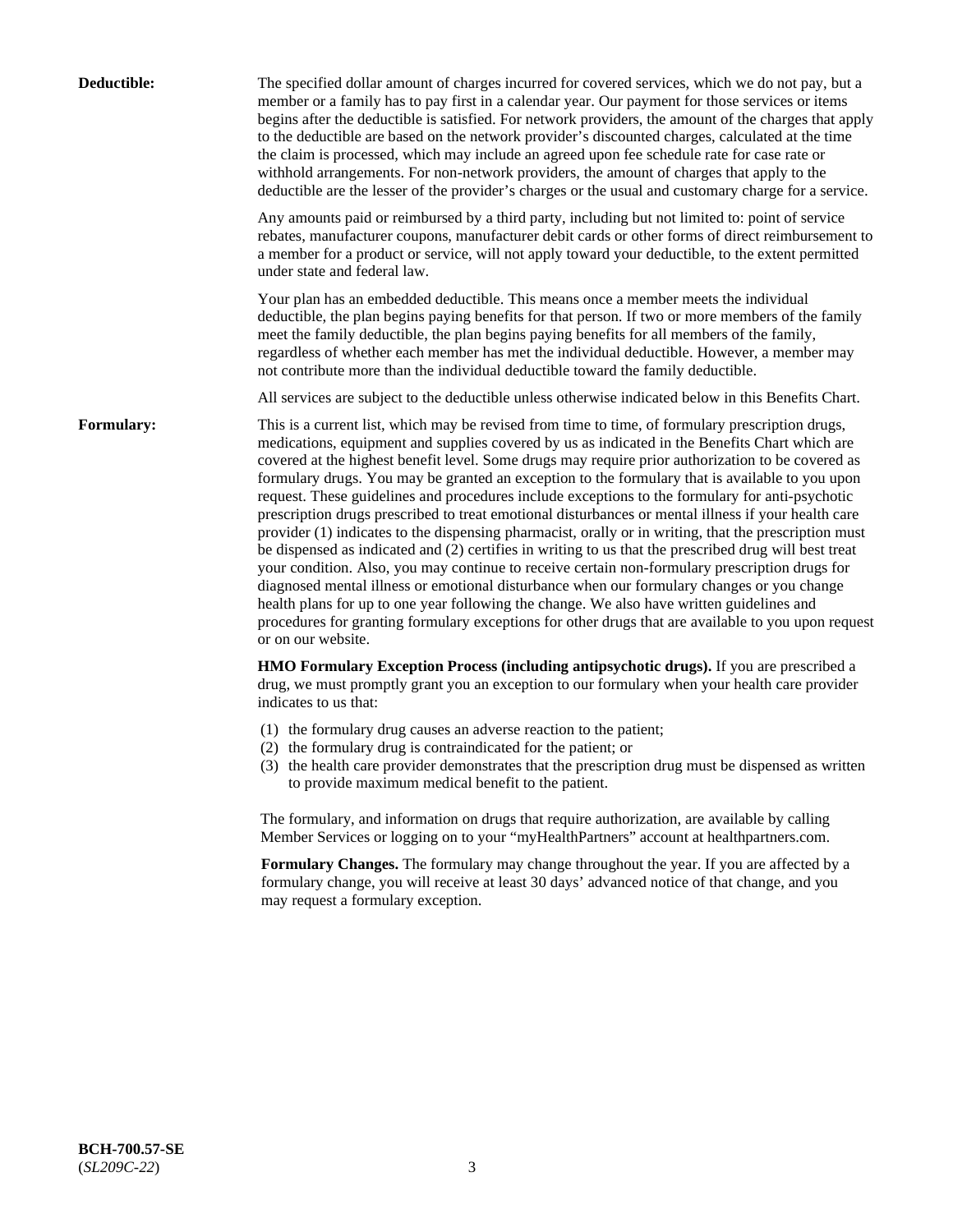### **Federal Formulary Exception Process:**

If you are prescribed a drug that is not included on the formulary and your plan does not cover nonformulary drugs, you, your designee or your prescribing physician may request a review through our formulary exception process, which includes external review. This process is described below.

- **1. Standard Exception Request.** If your provider prescribes a drug that is not on our formulary, you may submit a standard exception request. If you, your designee or your prescribing provider submit a standard exception request, we must make our coverage determination and notify you within 72 hours of our receipt of the request. If we grant the exception to cover the drug, we are required to cover the drug for the duration of the prescription, including refills.
- **2. Expedited Exception Request.** If your provider prescribes a drug that is not on our formulary, you may submit an expedited exception request if there are exigent circumstances. Exigent circumstances exist when you are suffering from a health condition that may seriously jeopardize your life, health, or ability to regain maximum function or when you are undergoing a current course using a nonformulary drug. If you, your designee or your prescribing provider submit an expedited exception request, we must make our coverage determination and notify you within 24 hours of our receipt of the request. If we grant the exception to cover the drug, we are required to cover the drug for the duration of the prescription, including refills. If we grant an exception based on exigent circumstances, we must cover the drug for the duration of the exigency.
- **3. Federal External Review Exception Request.** If coverage of a drug is denied after an exception request review under items 1. or 2. above, you, your designee, or your prescribing provider may request an external review exception request. If the initial request was a standard exception request, we must notify you or your designee and the prescribing provider of the coverage determination within 72 hours of our receipt of your request for external review. If the initial request was an expedited exception request, we must notify you or your designee and the prescribing provider of the coverage determination within 24 hours our receipt of your request for external review. If you are granted an exception after the external review exception request, we are required to cover the drug for the duration of the prescription, if the initial request was a standard exception request. If the initial request was an expedited exception request, we must provide coverage for the duration of the exigency.
- **4. State External Review Request.** If coverage of the drug is denied after a federal external review exception request under item 3. above, you may request an external review under the "Disputes and Complaints" section, "External Complaints Procedures" in the Group Membership Contract.
- **Generic Drug:** A prescription drug, approved by the Food and Drug Administration (FDA) that the FDA has determined is comparable to a brand name drug product in dosage form, strength, route of administration, quality, intended use and documented bioequivalence. Generally, generic drugs cost less than brand name drugs. Some brand name drugs may be covered at the generic drug benefit level if this is indicated on the formulary.
- **Non-Formulary Drug:** This is a prescription drug approved by the Food and Drug Administration (FDA) that is not on the formulary, is medically necessary and is not investigative or otherwise excluded under this Benefits Chart.
- **Out-of-Pocket Expenses:** You pay the specified copayments/coinsurance and deductibles applicable for particular services, subject to the out-of-pocket limit described below. These amounts are in addition to the monthly enrollment payments.
- **Out-of-Pocket Limit:** You pay the copayments/coinsurance and deductibles for covered services, to the individual or family out-of-pocket limit. Thereafter we cover 100% of the charges incurred for all other covered services, for the rest of the calendar year. You pay amounts greater than the out-of-pocket limit if you exceed any visit or day limits.

Non-Network Benefits above the usual and customary charge (see definition of charge above) do not apply to the out-of-pocket limit.

Non-Network benefits for transplant surgery do not apply to the out-of-pocket limit.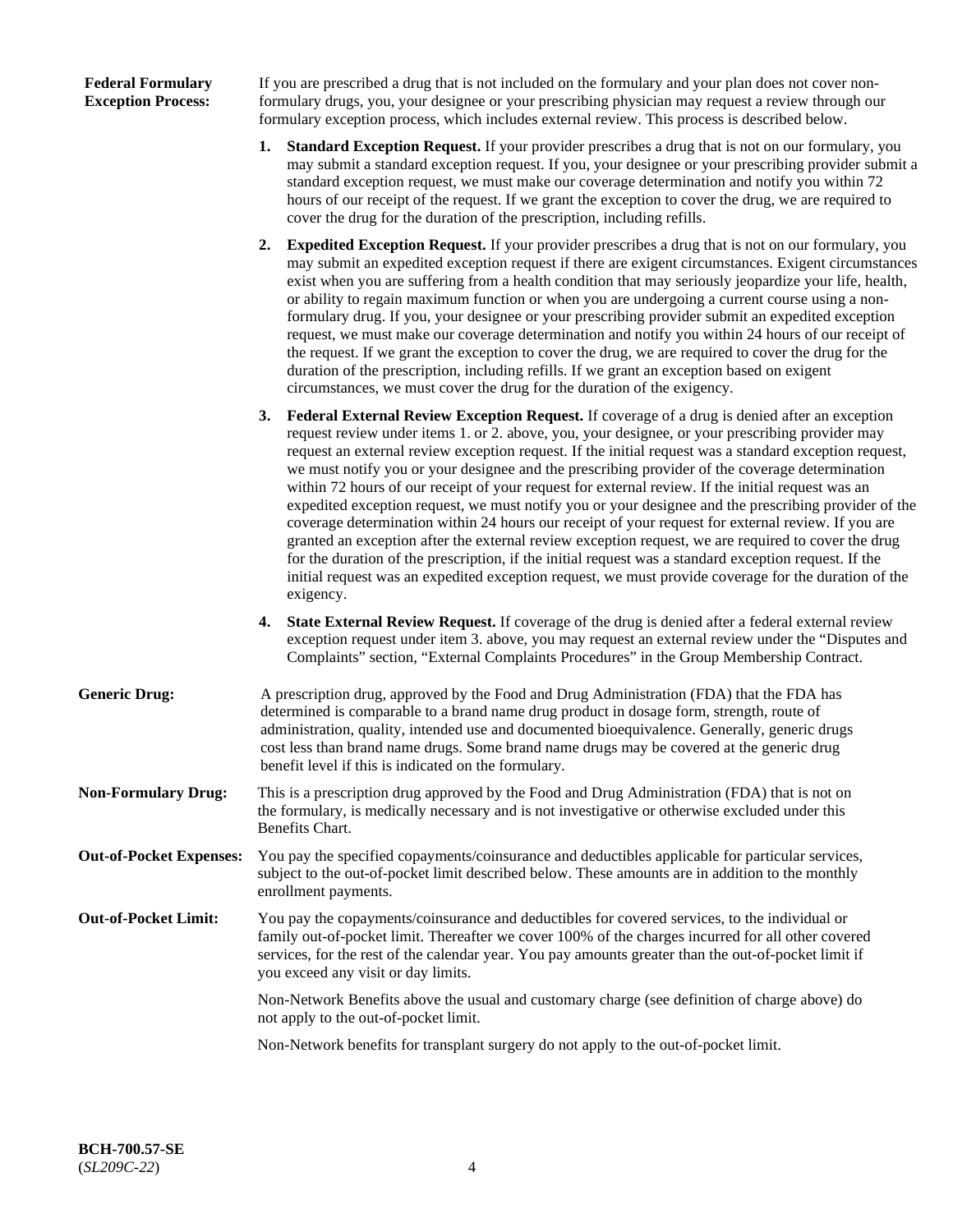Any amounts paid or reimbursed by a third party, including but not limited to: point of service rebates, manufacturer coupons, manufacturer debit cards or other forms of direct reimbursement to a member for a product or service, will not apply as an out of pocket expense, to the extent permitted under state and federal law. You are responsible to keep track of the out-of-pocket expenses. Contact our Member Services department for assistance in determining the amount paid by the enrollee for specific eligible services received. Claims for reimbursement under the out-of-pocket limit provisions are subject to the same time limits and provisions described under the "Claims Provisions" section of the **Contract Preventive Drug List:** The Preventive Drug List specifies certain drugs and certain diabetic supplies that are eligible to be covered without being subject to your deductible under federal HSA rules. This is a current list, which may be revised from time to time, of certain formulary preventive prescription drugs and certain diabetic supplies, covered under the Plan as indicated in the Benefits Chart. This list does not include preventive drugs that we are required to cover at 100%, not subject to your deductible, under the ACA preventive guidelines. The Preventive Drug List is available by logging onto your **"**myHealthPartners account athealthpartners.com or by calling Member Services. **Specialty Drug List:** This is a current list, which may be revised from time to time, of prescription drugs, medications, equipment and supplies, which are typically bio-pharmaceuticals. The purpose of a specialty drug list is to facilitate enhanced monitoring of complex therapies used to treat specific conditions. Specialty drugs are covered by us as indicated in this Benefits Chart. The specialty drug list is available by calling Member Services or logging on to your "*my*HealthPartners" account at [healthpartners.com](https://www.healthpartners.com/hp/index.html)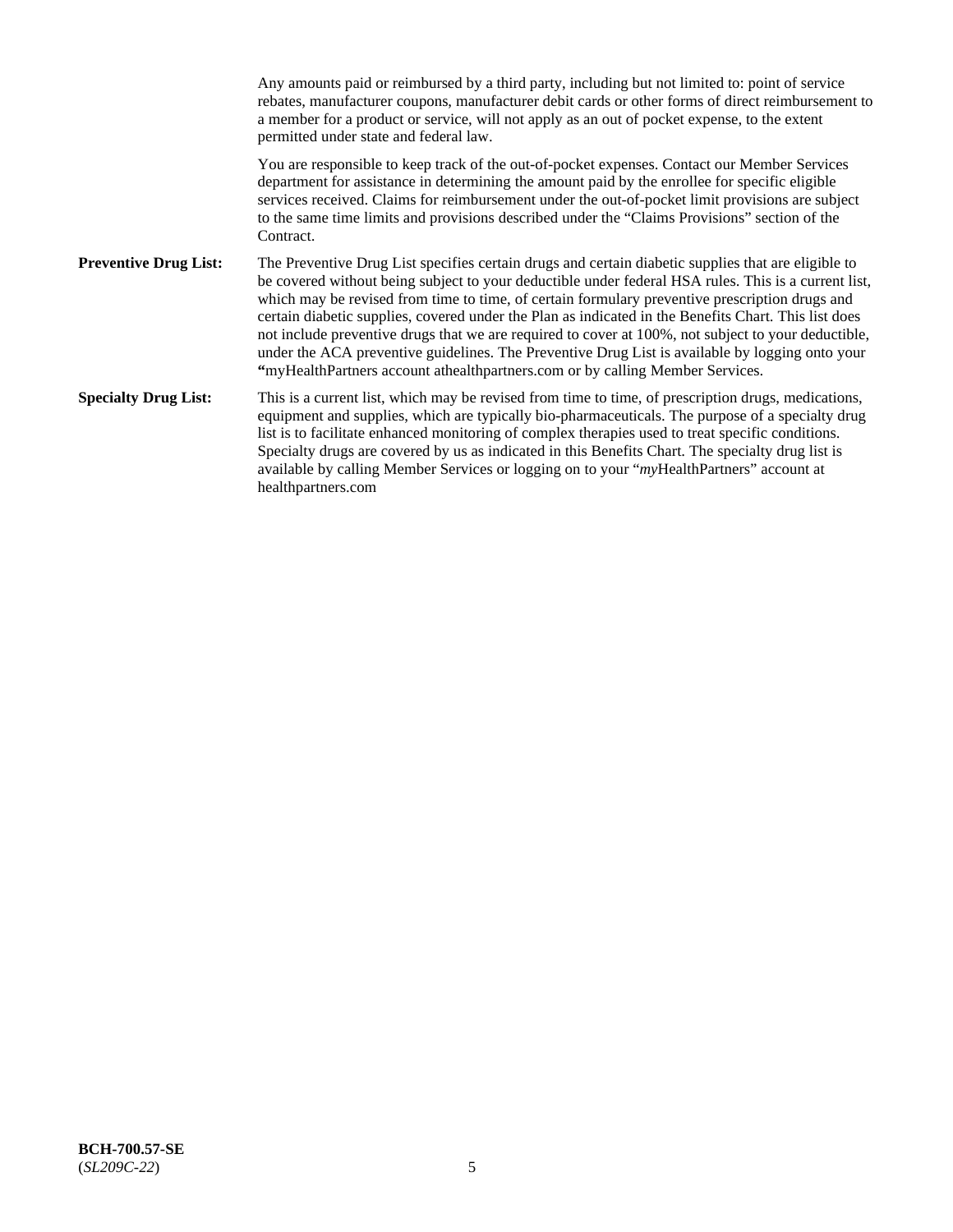## **DEDUCTIBLES AND OUT-OF-POCKET LIMITS**

### **Individual Calendar Year Deductible**

| <b>Network Benefits</b> | <b>Non-Network Benefits</b> |
|-------------------------|-----------------------------|
| \$3,000                 | \$10,000                    |

### **Family Calendar Year Deductible**

| <b>Network Benefits</b> | <b>Non-Network Benefits</b> |
|-------------------------|-----------------------------|
| \$6,000                 | \$20,000                    |

Separate deductibles must be satisfied under the Network Benefits and Non-Network Benefits.

Your plan has an embedded deductible. This means once a member meets the individual deductible, the plan begins paying benefits for that person. If two or more members of the family meet the family deductible, the plan begins paying benefits for all members of the family, regardless of whether each member has met the individual deductible. However, a member may not contribute more than the individual deductible toward the family deductible.

Any amounts paid or reimbursed by a third party, including but not limited to: point of service rebates, manufacturer coupons, debit cards or other forms of direct reimbursement to a member for a product or service, will not apply toward your deductible, to the extent permitted under state and federal law.

#### **Individual Calendar Year Out-of-Pocket Limit**

| <b>Network Benefits</b> | <b>Non-Network Benefits</b> |
|-------------------------|-----------------------------|
| \$3,000                 | \$30,000                    |

#### **Family Calendar Year Out-of-Pocket Limit**

| <b>Network Benefits</b> | <b>Non-Network Benefits</b> |
|-------------------------|-----------------------------|
| \$6,000                 | \$60,000                    |

Separate Out-of-Pocket Limits must be satisfied under the Network Benefits and Non-Network Benefits.

Non-Network Benefits above the usual and customary charge will not apply toward the individual or family out-of-pocket limit.

Non-Network benefits for transplant surgery do not apply to the out-of-pocket limit.

Any amounts paid or reimbursed by a third party, including but not limited to: point of service rebates, manufacturer coupons, manufacturer debit cards or other forms of direct reimbursement to a member for a product or service, will not apply as an out of pocket expense, to the extent permitted under state and federal law.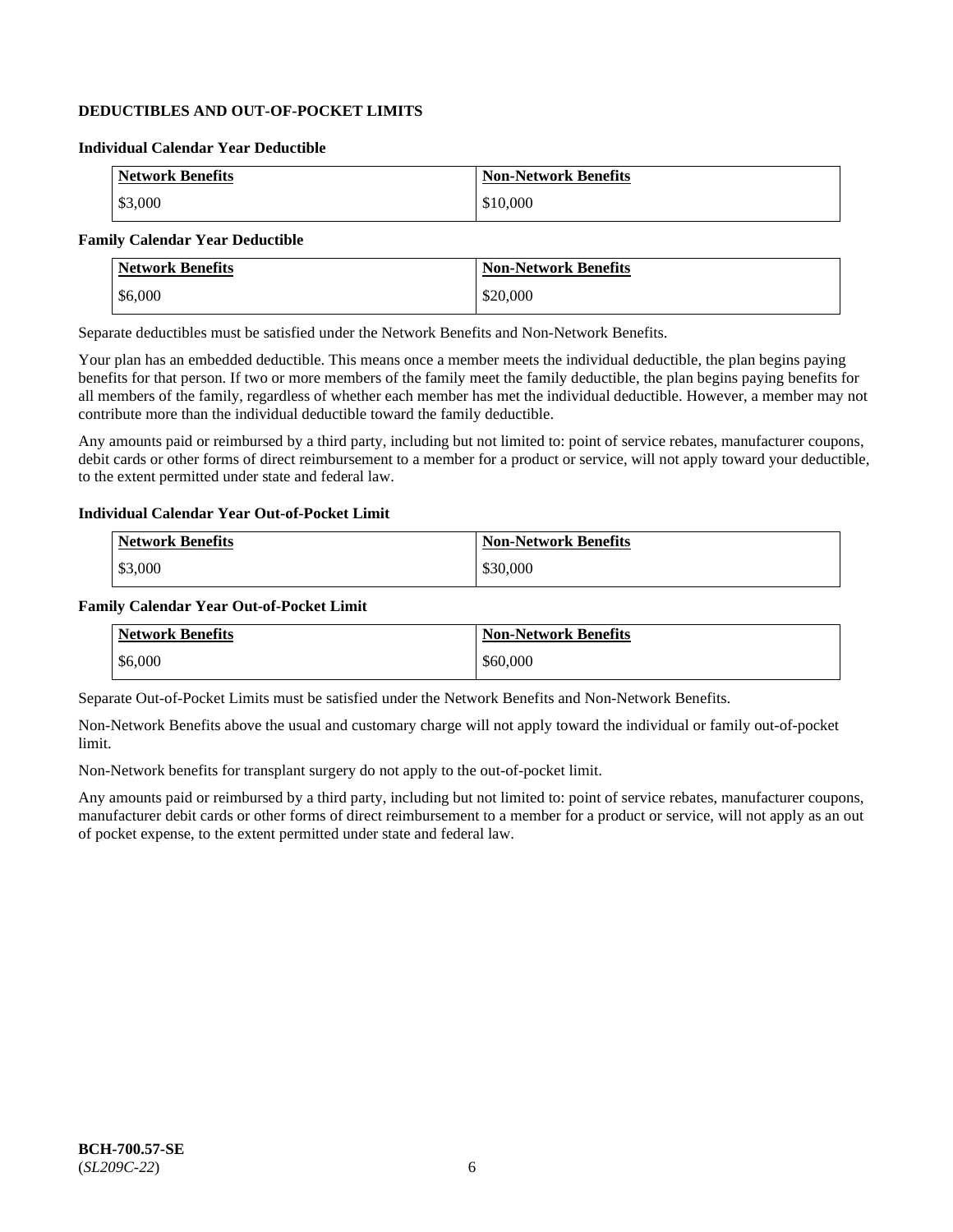## **AMBULANCE AND MEDICAL TRANSPORTATION**

### **Covered Services:**

We cover ambulance and medical transportation for medical emergencies.

We also cover medically necessary, non-emergency medical transportation if it meets our medical coverage criteria.

Covered services and supplies are based on established medical policies, which are subject to periodic review and modification by the medical or dental directors. These medical policies (medical coverage criteria) and applicable prior authorization requirements are available by calling Member Services or logging on to your "myHealthPartners" account at [healthpartners.com.](https://www.healthpartners.com/hp/index.html)

| <b>Network Benefits</b>       | <b>Non-Network Benefits</b> |
|-------------------------------|-----------------------------|
| 100% of the charges incurred. | See Network Benefits.       |

#### **Not Covered:**

See "Services Not Covered" in the Group Membership Contract.

## **BEHAVIORAL HEALTH SERVICES**

#### **Covered Services:**

Covered services are based on established medical policies, which are subject to periodic review and modification by the medical directors. These medical policies (medical coverage criteria) are available by calling Member Services or logging on to your "*my*HealthPartners" account at [healthpartners.com.](http://www.healthpartners.com/)

You have rights to parity in mental health and substance use disorder treatment as required by the federal Mental Health Parity and Addiction Equity Act and Minnesota Statutes, section 62Q.47. These laws require:

- That mental health and substance use disorder services be covered on the same basis as medical services;
- That cost-sharing for mental health and substance use disorder services can be no more restrictive than cost-sharing for similar medical services;
- That treatment restrictions and limitation such as prior authorization and medical necessity can be no more restrictive than for similar medical services;
- That if enrollees have concerns they can call Member Services, file a complaint with HealthPartners, or file a complaint with the Minnesota Department of Health.

### **Mental health services**

We cover services for: mental health diagnoses as described in the Diagnostic and Statistical Manual of Mental Disorders – Fifth Edition (DSM-5) (most recent edition).

We also provide coverage for mental health treatment ordered by a Minnesota court under a valid court order that is issued on the basis of a behavioral care evaluation performed by a licensed psychiatrist or doctoral level licensed psychologist, which includes a diagnosis and an individual treatment plan for care in the most appropriate, least restrictive environment. We must be given a copy of the court order and the behavioral care evaluation, the service must be a covered benefit under this plan, and the service must be provided by a network provider, or other provider as required by law. We cover the evaluation upon which the court order was based if it was provided by a network provider. We also provide coverage for the initial mental health evaluation of a child, regardless of whether that evaluation leads to a court order for treatment, if the evaluation is ordered by a Minnesota juvenile court.

**Outpatient services, including intensive outpatient and day treatment:** We cover medically necessary outpatient professional mental health services for evaluation, crisis intervention, and treatment of mental health disorders.

A comprehensive diagnostic assessment will be used as the basis for a determination by a mental health professional, concerning the appropriate treatment and the extent of services required.

Outpatient services we cover for a diagnosed mental health condition include the following:

- Individual, group, family, and multi-family therapy;
- Medication management provided by a physician, certified nurse practitioner, or physician's assistant;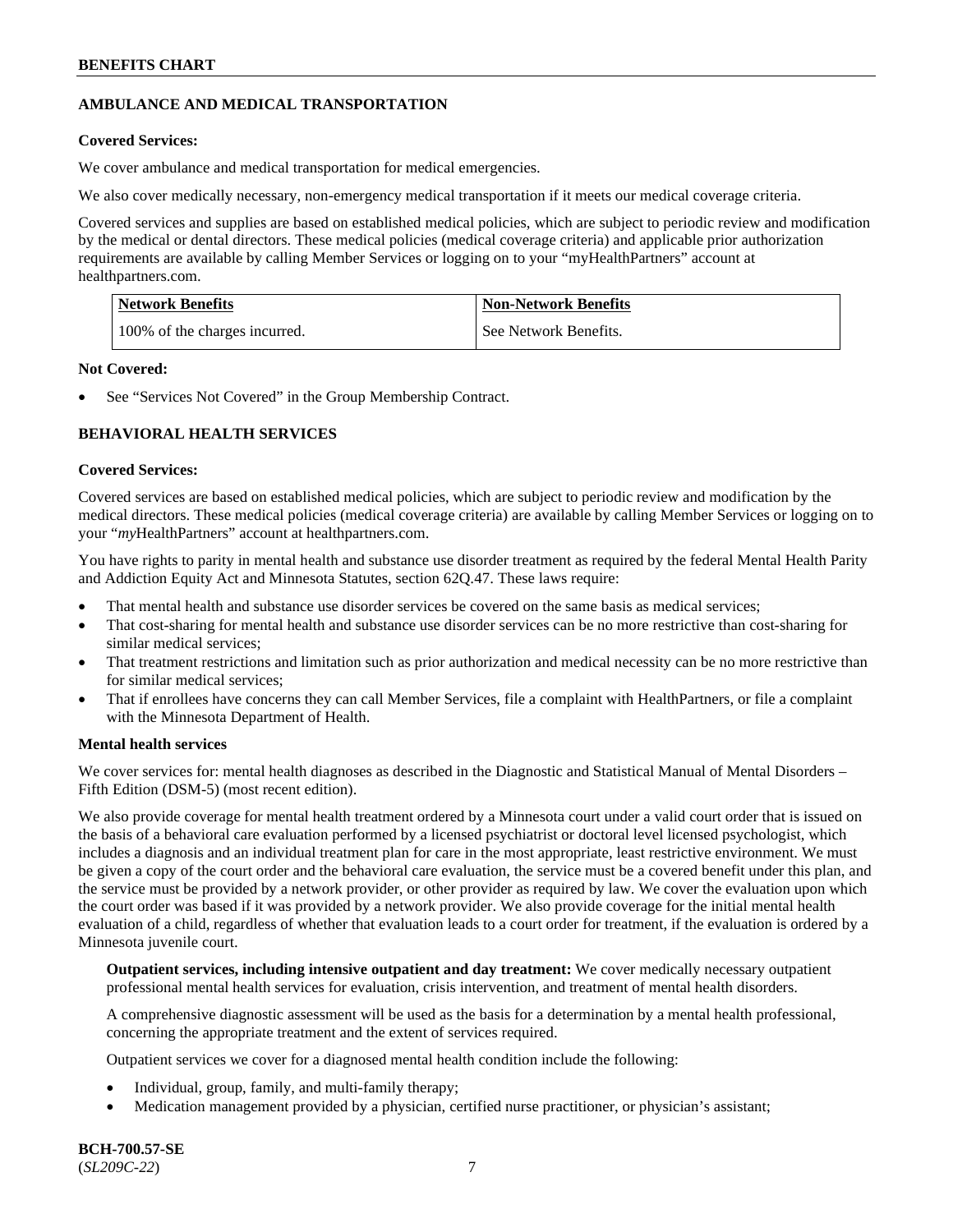- Psychological testing services for the purposes of determining the differential diagnoses and treatment planning for patients currently receiving behavioral health services;
- Day treatment and intensive outpatient services in a licensed program;
- Partial hospitalization services in a licensed hospital or community mental health center;
- Psychotherapy and nursing services provided in the home if authorized by us; and
- Treatment for gender dysphoria.

| Network Benefits              | <b>Non-Network Benefits</b>  |
|-------------------------------|------------------------------|
| 100% of the charges incurred. | 50% of the charges incurred. |

#### **Group therapy**

| Network Benefits              | <b>Non-Network Benefits</b>  |
|-------------------------------|------------------------------|
| 100% of the charges incurred. | 50% of the charges incurred. |

**Inpatient services, including mental health residential treatment services:** We cover the following:

- Medically necessary inpatient services in a hospital and professional services for treatment of mental health disorders. Medical stabilization is covered under inpatient hospital services in the "Hospital and Skilled Nursing Facility Services" section; and
- Medically necessary mental health residential treatment services. This care must be authorized by us and provided by a hospital or residential behavioral health treatment facility licensed by the local state or Department of Health and Human Services. Services not covered under this benefit include halfway houses, group homes, extended care facilities, shelter services, correctional services, detention services, transitional services, group residential services, foster care services and wilderness programs.

| <b>Network Benefits</b>       | <b>Non-Network Benefits</b>  |
|-------------------------------|------------------------------|
| 100% of the charges incurred. | 50% of the charges incurred. |

### **Substance use disorder (SUD) services**

We cover medically necessary services for assessments by a licensed alcohol and drug counselor and treatment of substanceuse disorders as defined in the latest edition of the DSM-5.

**Outpatient services, including intensive outpatient and day treatment:** We cover medically necessary outpatient professional services for the diagnosis and treatment of substance use disorders. Substance use disorder treatment programs must be licensed by the applicable state agency.

Outpatient services we cover for a diagnosed substance use disorder include the following:

- Individual, group, family, and multi-family therapy provided in an office setting;
- Opiate replacement therapy including methadone and buprenorphine treatment; and
- Day treatment and intensive outpatient services in a licensed program.

| Network Benefits              | <b>Non-Network Benefits</b>  |
|-------------------------------|------------------------------|
| 100% of the charges incurred. | 50% of the charges incurred. |

**Inpatient services:** We cover the following:

- Medically necessary inpatient services in a hospital or primary residential treatment in a licensed substance use disorder treatment center. Primary residential treatment is an intensive residential treatment program of limited duration, typically 30 days or less.
- Services provided in a hospital that is licensed by the local state and accredited by Medicare.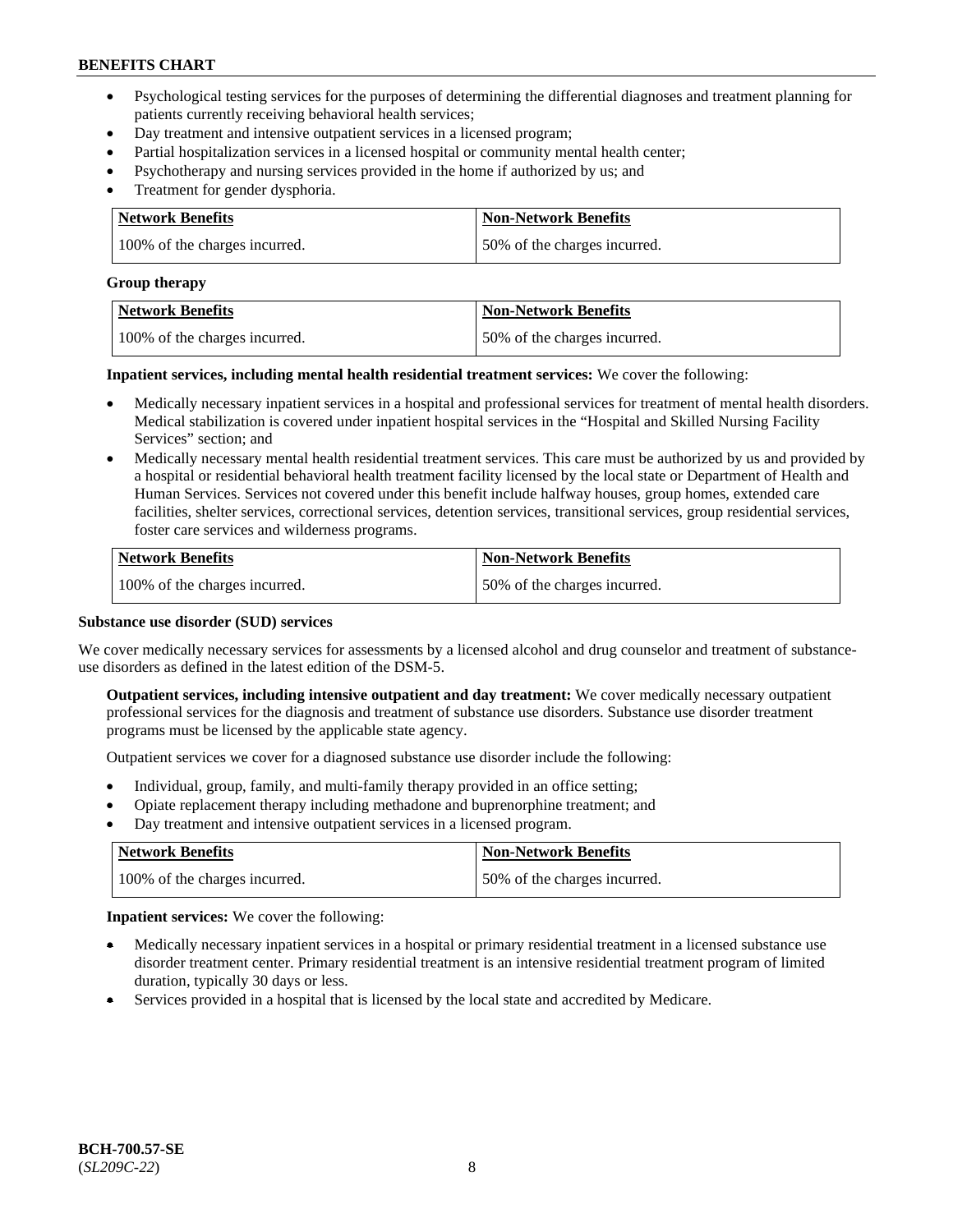• Detoxification services in a hospital or community detoxification facility if it is licensed by the local Department of Health and Human Services.

| <b>Network Benefits</b>       | <b>Non-Network Benefits</b>  |
|-------------------------------|------------------------------|
| 100% of the charges incurred. | 50% of the charges incurred. |

### **Not Covered:**

See "Services Not Covered" in the Group Membership Contract.

## **CHIROPRACTIC SERVICES**

### **Covered Services:**

We cover chiropractic services for rehabilitative care, provided to diagnose and treat acute neuromusculo-skeletal conditions.

Massage therapy which is performed in conjunction with other treatment/modalities by a chiropractor, is part of a prescribed treatment plan and is not billed separately is covered.

| <b>Network Benefits</b>       | <b>Non-Network Benefits</b>           |
|-------------------------------|---------------------------------------|
| 100% of the charges incurred. | 50% of the charges incurred.          |
|                               | Limit of 20 visits per calendar year. |

### **Not Covered:**

- Massage therapy for the purpose of comfort or convenience of the member.
- See "Services Not Covered" in the Group Membership Contract.

## **CLINICAL TRIALS**

### **Covered Services:**

We cover certain routine services if you participate in a Phase I, Phase II, Phase III or Phase IV clinical trial that is conducted in relation to the prevention, detection, or treatment of cancer or other life-threatening disease or condition as defined in the Affordable Care Act. We cover routine patient costs for services that would be eligible under this Benefits Chart if the service was provided outside of a clinical trial.

| <b>Network Benefits</b>                                | <b>Non-Network Benefits</b>                            |
|--------------------------------------------------------|--------------------------------------------------------|
| Coverage level is same as corresponding Network        | Coverage level is same as corresponding Non-Network    |
| Benefit, depending on type of service provided such as | Benefit, depending on type of service provided such as |
| Office Visits for Illness or Injury, Inpatient or      | Office Visits for Illness or Injury, Inpatient or      |
| <b>Outpatient Hospital Services.</b>                   | Outpatient Hospital Services.                          |

### **Not Covered:**

- The investigative item, device or service itself.
- Items or services that are provided solely to satisfy data collection and analysis needs and that are not used in the direct clinical management of the patient.
- A service that is clearly inconsistent with widely accepted and established standards of care for a particular diagnosis.
- See "Services Not Covered" in the Group Membership Contract.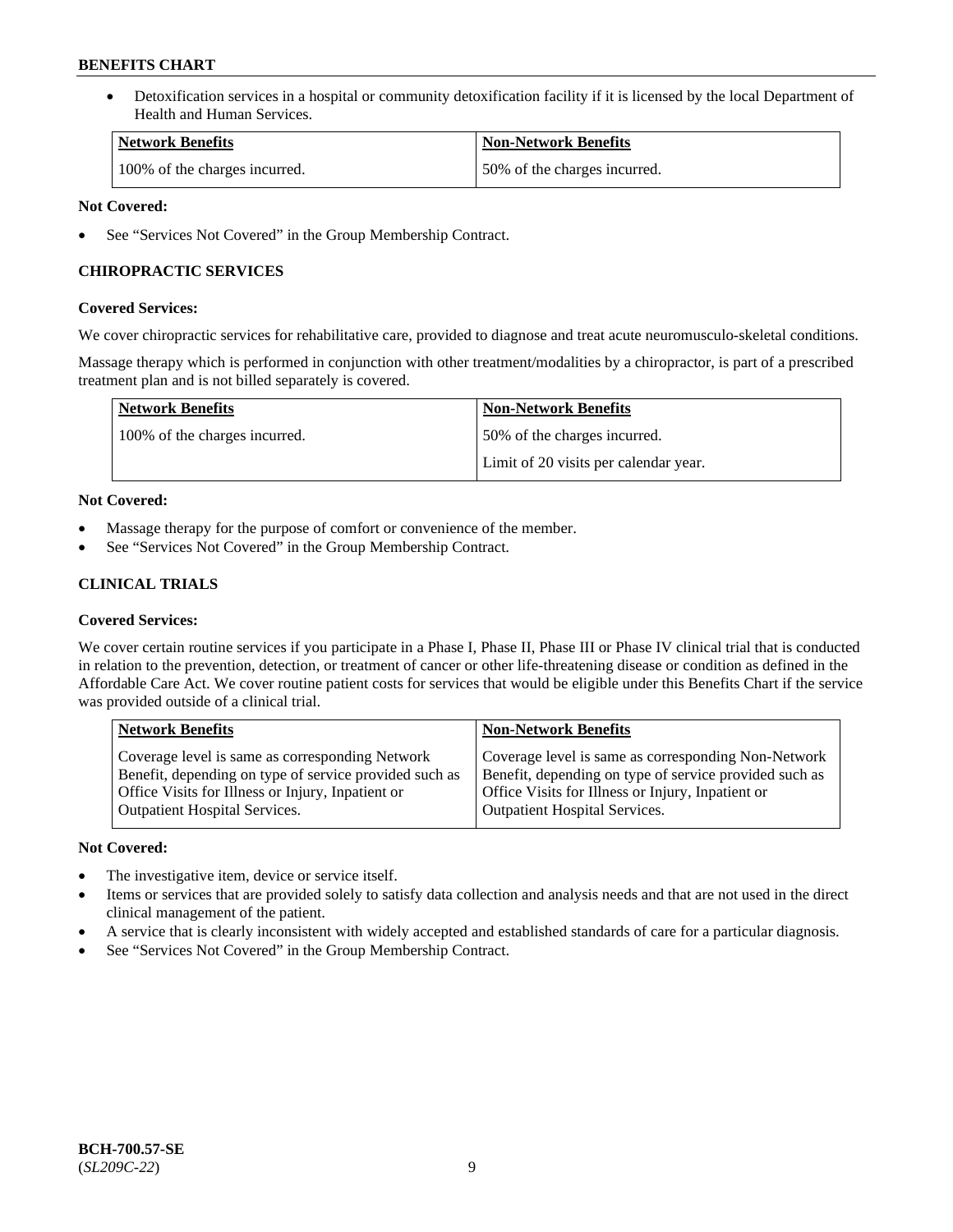## **DENTAL SERVICES**

### **Covered Services:**

We cover services as described below.

**Accidental dental services:** We cover dentally necessary services to treat and restore damage done to sound, natural, unrestored teeth as a result of an accidental injury. Coverage is for damage caused by external trauma to face and mouth only, not for cracked or broken teeth which result from biting or chewing. We cover restorations, root canals, crowns and replacement of teeth lost that are directly related to the accident in which the member was involved. We cover initial exams, xrays, and palliative treatment including extractions, and other oral surgical procedures directly related to the accident. Subsequent treatment must be initiated within the specified time-frame and must be directly related to the accident. We do not cover restoration and replacement of teeth that are not "sound and natural" at the time of the accident.

Full mouth rehabilitation to correct occlusion (bite) and malocclusion (misaligned teeth not due to the accident) are not covered.

When an implant-supported dental prosthetic treatment is pursued, the accidental dental benefit will be applied to the prosthetic procedure. Benefits are limited to the amount that would be paid toward the placement of a removable dental prosthetic appliance that could be used in the absence of implant treatment. Care must be provided or pre-authorized by a HealthPartners dentist.

| Network Benefits              | <b>Non-Network Benefits</b>  |
|-------------------------------|------------------------------|
| 100% of the charges incurred. | 50% of the charges incurred. |

For all accidental dental services, treatment and/or restoration must be initiated within six months of the date of the injury. Coverage is limited to the initial course of treatment and/or initial restoration. Services must be provided within twenty-four months of the date of injury to be covered.

### **Medical referral dental services**

**Medically necessary outpatient dental services:** We cover medically necessary outpatient dental services. Coverage is limited to dental services required for treatment of an underlying medical condition, e.g., removal of teeth to complete radiation treatment for cancer of the jaw, cysts and lesions.

| Network Benefits              | <b>Non-Network Benefits</b>  |
|-------------------------------|------------------------------|
| 100% of the charges incurred. | 50% of the charges incurred. |

**Medically necessary hospitalization and anesthesia for dental care:** We cover medically necessary hospitalization for dental care. This is limited to charges incurred by a member who: (1) is a child under age 5; (2) is severely disabled; (3) has a medical condition and requires hospitalization or general anesthesia for dental care treatment; or (4) is a child between age 5 and 12 and care in dental offices has been attempted unsuccessfully and usual methods of behavior modification have not been successful, or when extensive amounts of restorative care, exceeding four appointments, are required. Coverage is limited to facility and anesthesia charges. Oral surgeon/dentist professional fees are not covered.

| <b>Network Benefits</b>       | <b>Non-Network Benefits</b>  |
|-------------------------------|------------------------------|
| 100% of the charges incurred. | 50% of the charges incurred. |

**Medical complications of dental care:** We cover medical complications of dental care. Treatment must be medically necessary care and related to medical complications of non-covered dental care, including complications of the head, neck, or substructures.

| Network Benefits              | <b>Non-Network Benefits</b>  |
|-------------------------------|------------------------------|
| 100% of the charges incurred. | 50% of the charges incurred. |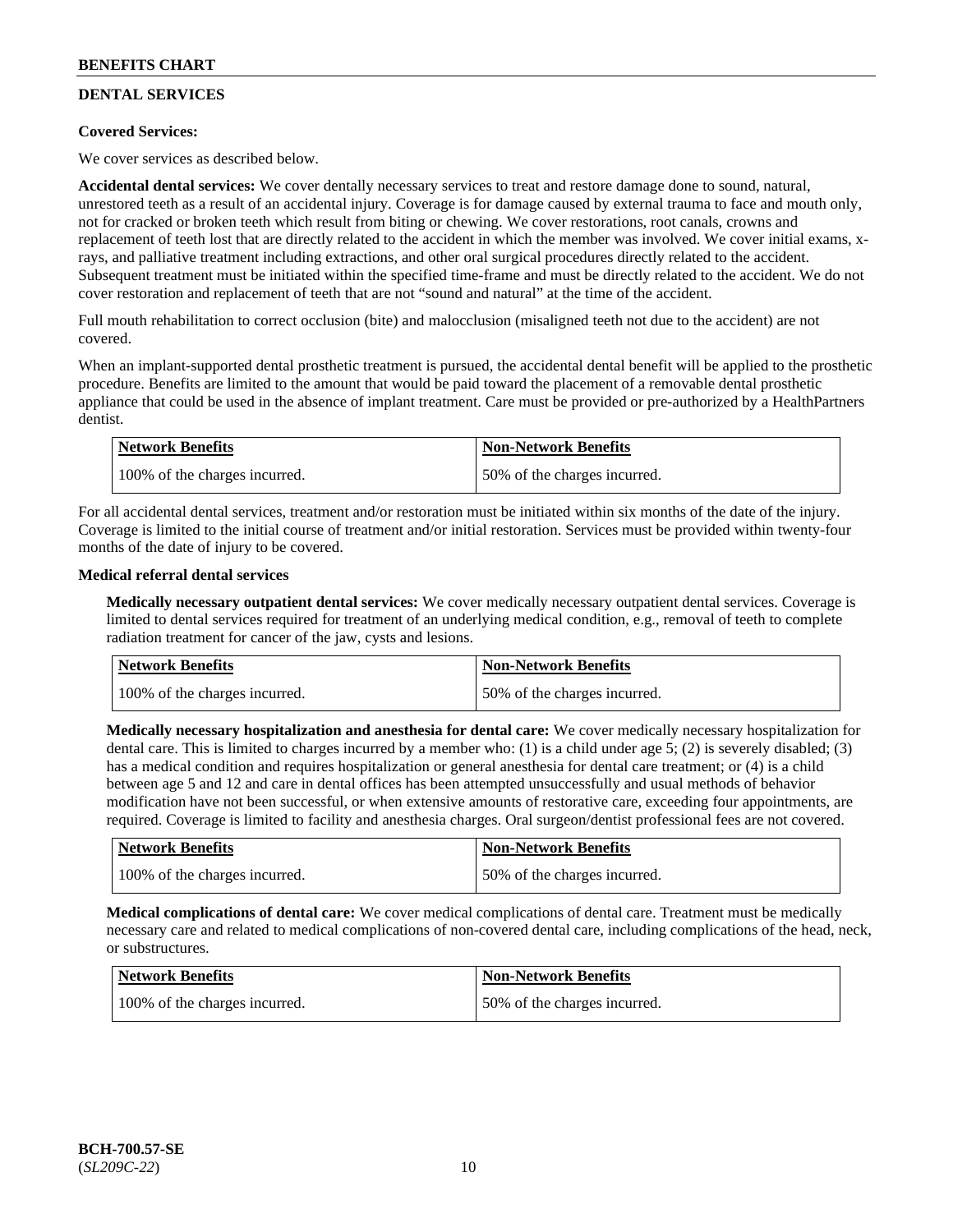**Oral surgery**: We cover oral surgery. Coverage is limited to treatment of medical conditions requiring oral surgery, such as treatment of oral neoplasm, non-dental cysts, fracture of the jaws, trauma of the mouth and jaws.

| Network Benefits              | <b>Non-Network Benefits</b>  |
|-------------------------------|------------------------------|
| 100% of the charges incurred. | 50% of the charges incurred. |

**Treatment of cleft lip and cleft palate:** We cover treatment of cleft lip and cleft palate of a dependent child to age 26, including orthodontic treatment and oral surgery directly related to the cleft. Benefits are limited to inpatient or outpatient expenses arising from medical and dental treatment that was scheduled or initiated prior to the dependent turning age 19. Dental services that are not required for the treatment of cleft lip or cleft palate are not covered. If a dependent child covered under this Contract is also covered under a dental plan which includes orthodontic services, that dental plan shall be considered primary for the necessary orthodontic services. Oral appliances are subject to the same copayment, conditions and limitations as durable medical equipment.

| <b>Network Benefits</b>       | <b>Non-Network Benefits</b>  |
|-------------------------------|------------------------------|
| 100% of the charges incurred. | 50% of the charges incurred. |

**Treatment of temporomandibular disorder (TMD) and craniomandibular disorder (CMD):** We cover surgical and nonsurgical treatment of temporomandibular disorder (TMD) and craniomandibular disorder (CMD), which is medically necessary care. Dental services which are not required to directly treat TMD or CMD are not covered.

| Network Benefits              | <b>Non-Network Benefits</b>  |
|-------------------------------|------------------------------|
| 100% of the charges incurred. | 50% of the charges incurred. |

### **Not Covered:**

- Dental treatment, procedures or services not listed in this Benefits Chart.
- Accident related dental services if treatment is (1) provided to teeth which are not sound and natural, (2) to teeth which have been restored, (3) initiated beyond six months from the date of the injury, (4) received beyond the initial treatment or restoration or (5) received beyond twenty-four months from the date of injury.
- Oral surgery to remove wisdom teeth.
- Orthognathic treatment or procedures and all related services, unless it is required to treat TMD or CMD and it meets our medical coverage criteria.
- See "Services Not Covered" in the Group Membership Contract.

### **DIABETES AND HYPERTENSION DISEASE MANAGEMENT PROGRAM**

### **Covered Services:**

If you meet criteria for coverage, you may qualify for the Diabetes and/or Hypertension Disease Management Program.

The program covers group health coaching which focuses on weight loss, exercise, behavior modification and health education through Omada Health.

| <b>Network Benefits</b>                                     | <b>Non-Network Benefits</b> |
|-------------------------------------------------------------|-----------------------------|
| 100% of the charges incurred.<br>Deductible does not apply. | Not applicable.             |

### **Not Covered:**

See "Services Not Covered" in the Group Membership Contract.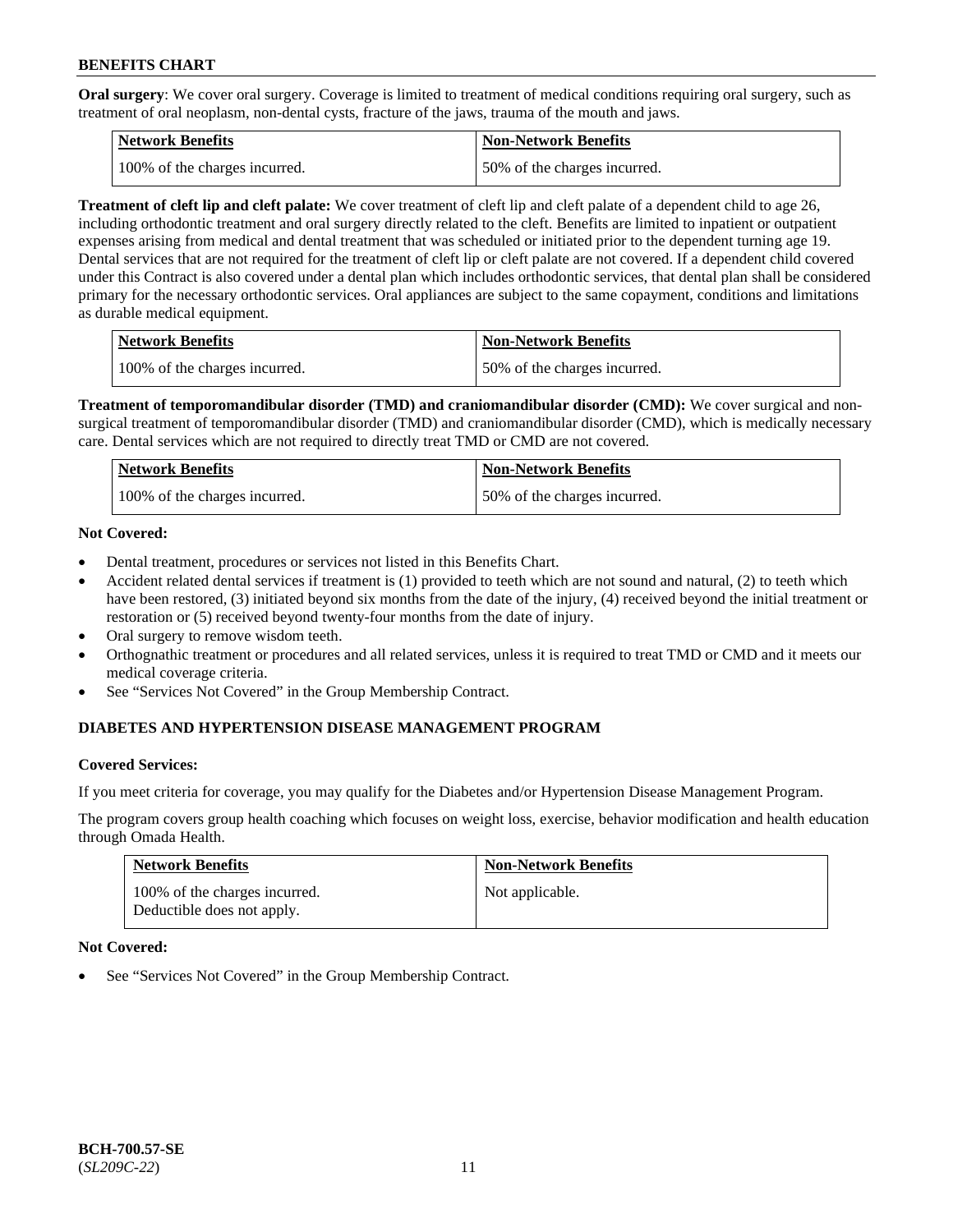## **DIABETIC EQUIPMENT AND SUPPLIES**

#### **Covered Services:**

We cover physician prescribed medically appropriate and necessary drugs and supplies used in the management and treatment of diabetes for members with gestational, Type I or Type II diabetes including durable diabetic equipment and disposable supplies, as described below.

Certain items are only covered if your condition meets our coverage criteria and obtained through an authorized vendor. For more information on what we cover and any prior authorization requirements, call Member Services or log on to your "*my*HealthPartners" account at [healthpartners.com.](http://www.healthpartners.com/)

Insulin and medications for diabetes are covered as outpatient drugs under the "Prescription Drug Services" section.

**Pumps and Pump Supplies.** These include diabetic insulin pumps, diabetic infusion pumps and infusion pump supplies such as infusion sets, tubing, connectors and syringe reservoirs.

| <b>Network Benefits</b>                                                                 | <b>Non-Network Benefits</b>  |
|-----------------------------------------------------------------------------------------|------------------------------|
| Pumps received at a pharmacy:<br>100% of the charges incurred.                          | 50% of the charges incurred. |
| Pumps received from a non-pharmacy approved<br>vendor:<br>100% of the charges incurred. |                              |

#### **All other durable equipment and diabetic supplies**

Durable Diabetic Equipment and Supplies. These include continuous glucose monitoring system (CGMS), transmitter, sensors and receivers, diabetic blood glucose monitors and control/calibrating solutions (for checking accuracy or testing equipment and test strips).

Disposable Diabetic Supplies. These are one-time use supplies, including syringes, lancets, lancet devices, blood and urine ketone test strips, and needles.

Certain diabetic supplies and equipment must be purchased at a pharmacy.

| <b>Network Benefits</b>                                                                                                                                                                    | <b>Non-Network Benefits</b>  |
|--------------------------------------------------------------------------------------------------------------------------------------------------------------------------------------------|------------------------------|
| If received through a pharmacy:<br>Diabetic supplies on the Preventive Drug List:<br>100% of the charges incurred, subject to a member<br>copayment of \$60.<br>Deductible does not apply. | 50% of the charges incurred. |
| All other diabetic supplies purchased at a pharmacy:<br>100% of the charges incurred.                                                                                                      |                              |
| If received through a non-pharmacy provider:<br>100% of the charges incurred if purchased from an<br>approved vendor.                                                                      |                              |

#### **Limitations:**

- No more than a 93-day supply of diabetic supplies is covered and dispensed at a time.
- We require that certain diabetic supplies and equipment be purchased at a pharmacy.
- Diabetic supplies and equipment are limited to certain models and brands.
- Durable medical equipment and supplies must be obtained from or repaired by approved vendors.
- Covered services and supplies are based on established medical policies which are subject to periodic review and modification by the medical directors. Our coverage policy for diabetic supplies includes information on our required models and brands. These medical policies (medical coverage criteria) are available by calling Member Services or logging on to your "*my*HealthPartners" account at [healthpartners.com.](http://www.healthpartners.com/)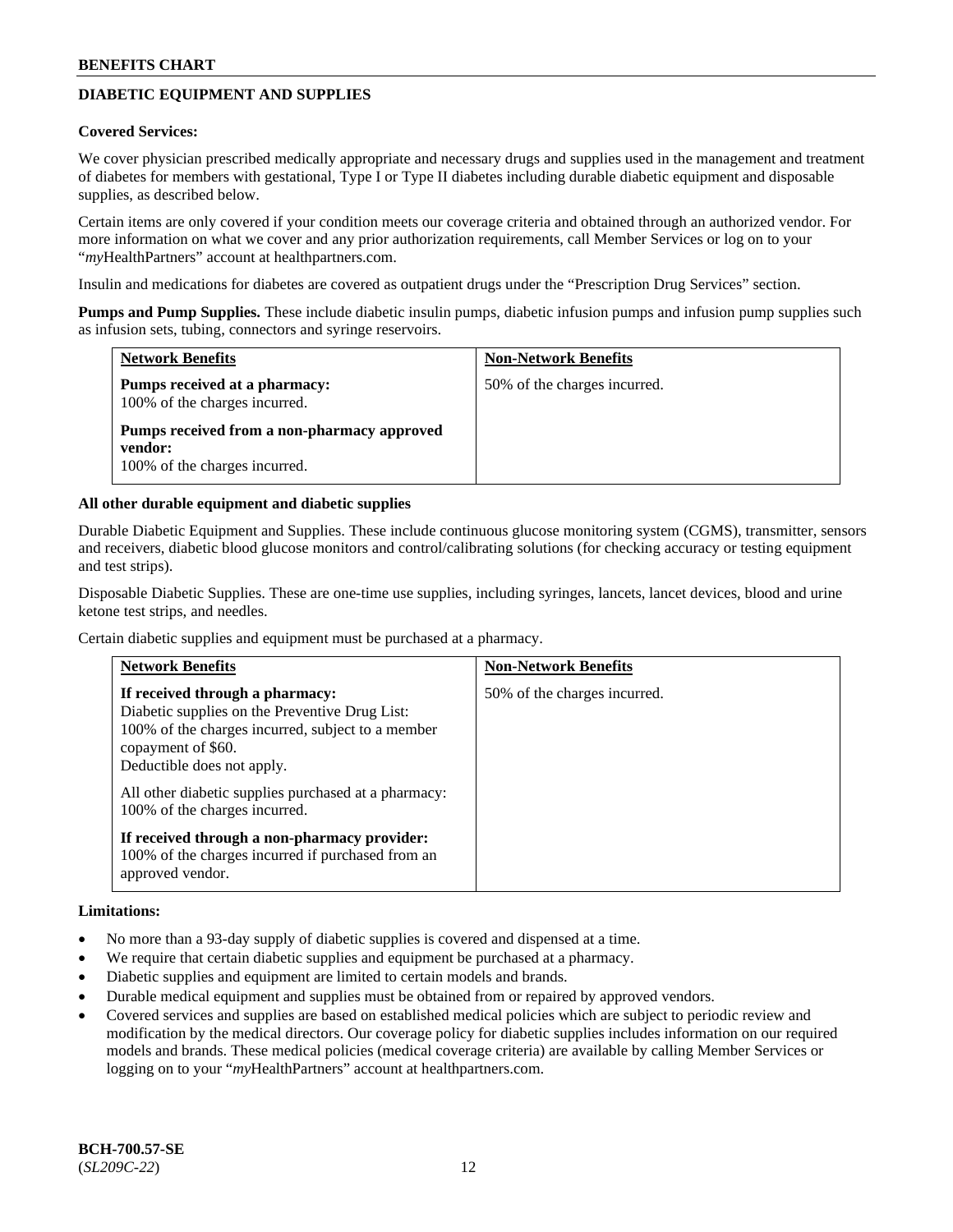### **Not Covered:**

- Replacement or repair of any covered items, if the items are (i) damaged or destroyed by misuse, abuse or carelessness, (ii) lost: or (iii) stolen.
- Duplicate or similar items.
- Labor and related charges for repair of any covered items which are more than the cost of replacement by an approved vendor.
- Batteries for monitors and equipment.
- Sales tax, mailing, delivery charges, service call charges.
- See "Services Not Covered" in the Group Membership Contract.

## **DIAGNOSTIC IMAGING SERVICES**

#### **Covered Services:**

We cover diagnostic imaging, when ordered by a provider and provided in a clinic or outpatient hospital facility.

For Network Benefits, non-emergent, scheduled outpatient Magnetic Resonance Imaging (MRI) and Computed Tomography (CT) must be provided at a designated facility. Your physician or facility will obtain or verify prior authorization for these services with HealthPartners, as needed.

We cover services provided in a clinic or outpatient hospital facility (to see the benefit level for inpatient hospital or skilled nursing facility services, see benefits under Inpatient Hospital and Skilled Nursing Facility Services).

#### **Outpatient magnetic resonance imaging (MRI) and computed tomography (CT)**

| Network Benefits              | <b>Non-Network Benefits</b>  |
|-------------------------------|------------------------------|
| 100% of the charges incurred. | 50% of the charges incurred. |

#### **All other outpatient diagnostic imaging services for illness or injury**

#### **Services for illness or injury**

| Network Benefits              | Non-Network Benefits         |
|-------------------------------|------------------------------|
| 100% of the charges incurred. | 50% of the charges incurred. |

#### **Preventive services (MRI/CT procedures are not considered preventive)**

Diagnostic imaging services associated with preventive services are covered at the benefit level shown in the "Preventive Services" section of this Benefits Chart.

#### **Not Covered:**

See "Services Not Covered" in the Group Membership Contract.

### **DURABLE MEDICAL EQUIPMENT, PROSTHETICS, ORTHOTICS, AND SUPPLIES**

#### **Covered Services:**

We cover equipment and services, as described below.

We cover durable medical equipment and services, prosthetics, orthotics and supplies, subject to the limitations below.

External hearing aids (including osseointegrated or bone anchored) for members age 18 or younger who have hearing loss that is not correctable by other covered procedures. Coverage is limited to one basic, standard hearing aid for each ear every three years. A basic hearing aid is defined as a hearing device that consists of a microphone, amplifier, volume control, battery and receiver. It does not include upgrades above and beyond the functionality of a basic hearing aid, including but not limited to hearing improvements for group settings, background noise, Bluetooth/remote control functionality, or extended warranties. Charges for upgrades above the cost of a basic, standard hearing aid are not covered.

Diabetic equipment and supplies are covered under the "Diabetic Equipment and Supplies" section.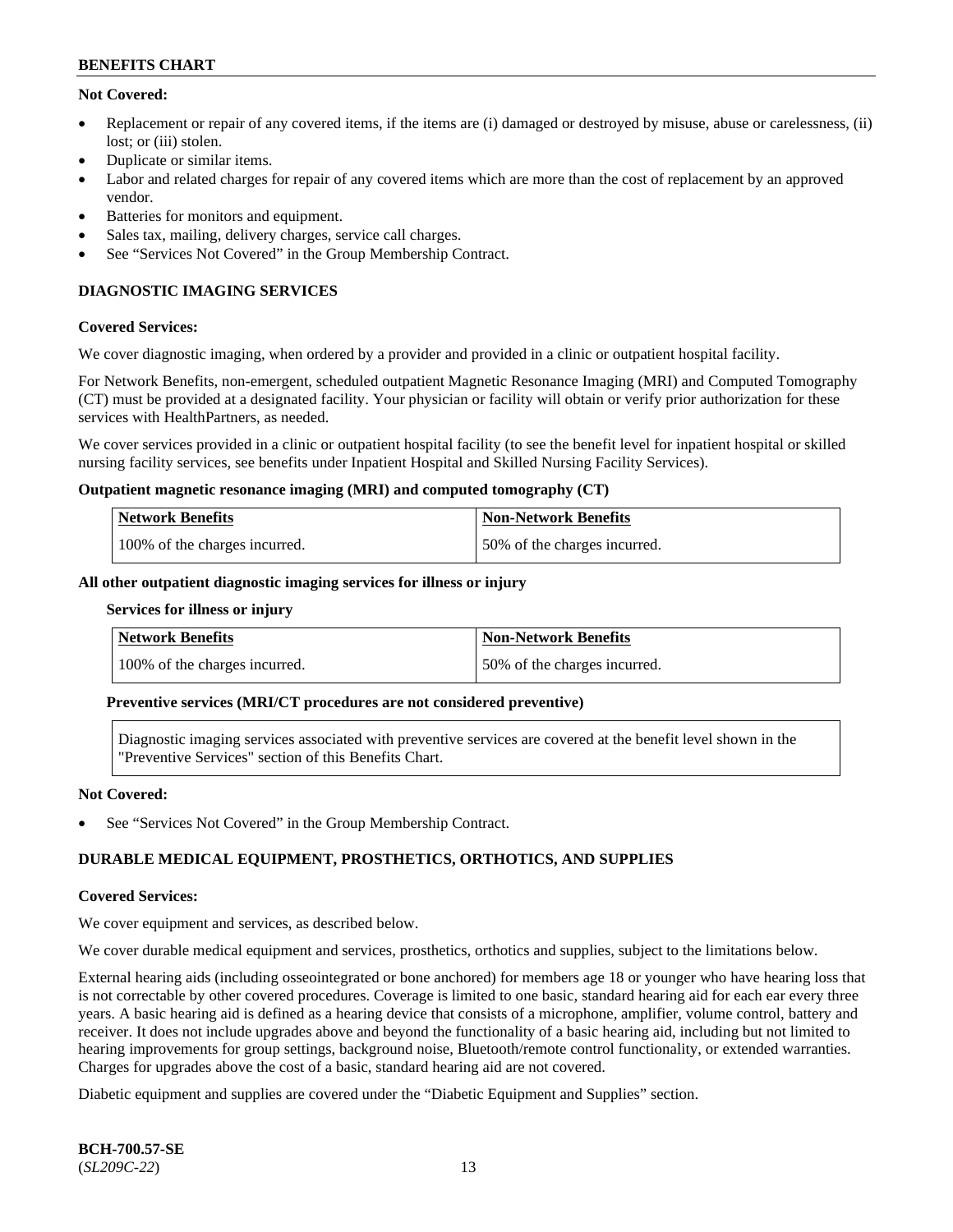### **Special dietary treatment for Phenylketonuria (PKU) if it meets our medical coverage criteria**

| <b>Network Benefits</b>       | <b>Non-Network Benefits</b>  |
|-------------------------------|------------------------------|
| 100% of the charges incurred. | 50% of the charges incurred. |

#### **Oral amino acid based elemental formula if it meets our medical coverage criteria**

| <b>Network Benefits</b>       | Non-Network Benefits         |
|-------------------------------|------------------------------|
| 100% of the charges incurred. | 50% of the charges incurred. |

#### **All other durable medical equipment, prosthetics, orthotics and supplies**

| <b>Network Benefits</b>       | Non-Network Benefits         |
|-------------------------------|------------------------------|
| 100% of the charges incurred. | 50% of the charges incurred. |

#### **Limitations:**

Coverage of durable medical equipment is limited by the following:

- Payment will not exceed the cost of an alternate piece of equipment or service that is effective and medically necessary.
- Wigs for hair loss resulting from alopecia areata are limited to one per calendar year.
- For prosthetic benefits, other than hair prostheses (i.e., wigs) for hair loss resulting from alopecia areata and oral appliances for cleft lip and cleft palate, payment will not exceed the cost of an alternate piece of equipment or service that is effective, medically necessary and enables members to conduct standard activities of daily living.
- We reserve the right to determine if an item will be approved for rental vs. purchase.
- Durable medical equipment and supplies must be obtained from or repaired by approved vendors.
- Covered services and supplies are based on established medical policies, which are subject to periodic review and modification by the medical or dental directors. Our coverage policy for diabetic supplies includes information on our required models and brands. These medical policies (medical coverage criteria) are available by calling Member Services or logging on to your "*my*HealthPartners" account a[t healthpartners.com.](https://www.healthpartners.com/hp/index.html)

### **Not Covered:**

Items that are not eligible for coverage include, but are not limited to:

- Replacement or repair of any covered items, if the items are (i) damaged or destroyed by misuse, abuse or carelessness, (ii) lost; or (iii) stolen.
- Duplicate or similar items.
- Labor and related charges for repair of any covered items which are more than the cost of replacement by an approved vendor.
- Sales tax, mailing, delivery charges, service call charges.
- Items that are primarily educational in nature or for hygiene, vocation, comfort, convenience or recreation.
- Communication aids or devices: equipment to create, replace or augment communication abilities including, but not limited to, speech processors, receivers, communication boards, or computer or electronic assisted communication.
- Hearing aids (implantable and external, including osseointegrated or bone anchored) and their fitting, except as specifically described in this Benefits Chart. This exclusion does not apply to cochlear implants.
- Eyeglasses, contact lenses and their fitting, measurement and adjustment, except as specifically described in this Benefits Chart.
- Hair prostheses (wigs), except as specifically described in this Benefits Chart.
- Household equipment which primarily has customary uses other than medical, such as, but not limited to, exercise cycles, air purifiers, central or unit air conditioners, water purifiers, non-allergenic pillows, mattresses or waterbeds.
- Household fixtures including, but not limited to, escalators or elevators, ramps, swimming pools and saunas.
- Modifications to the structure of the home including, but not limited to, wiring, plumbing or charges for installation of equipment.
- Vehicle, car or van modifications including, but not limited to, hand brakes, hydraulic lifts and car carrier.
- Rental equipment while owned equipment is being repaired by non-contracted vendors, beyond one month rental of medically necessary equipment.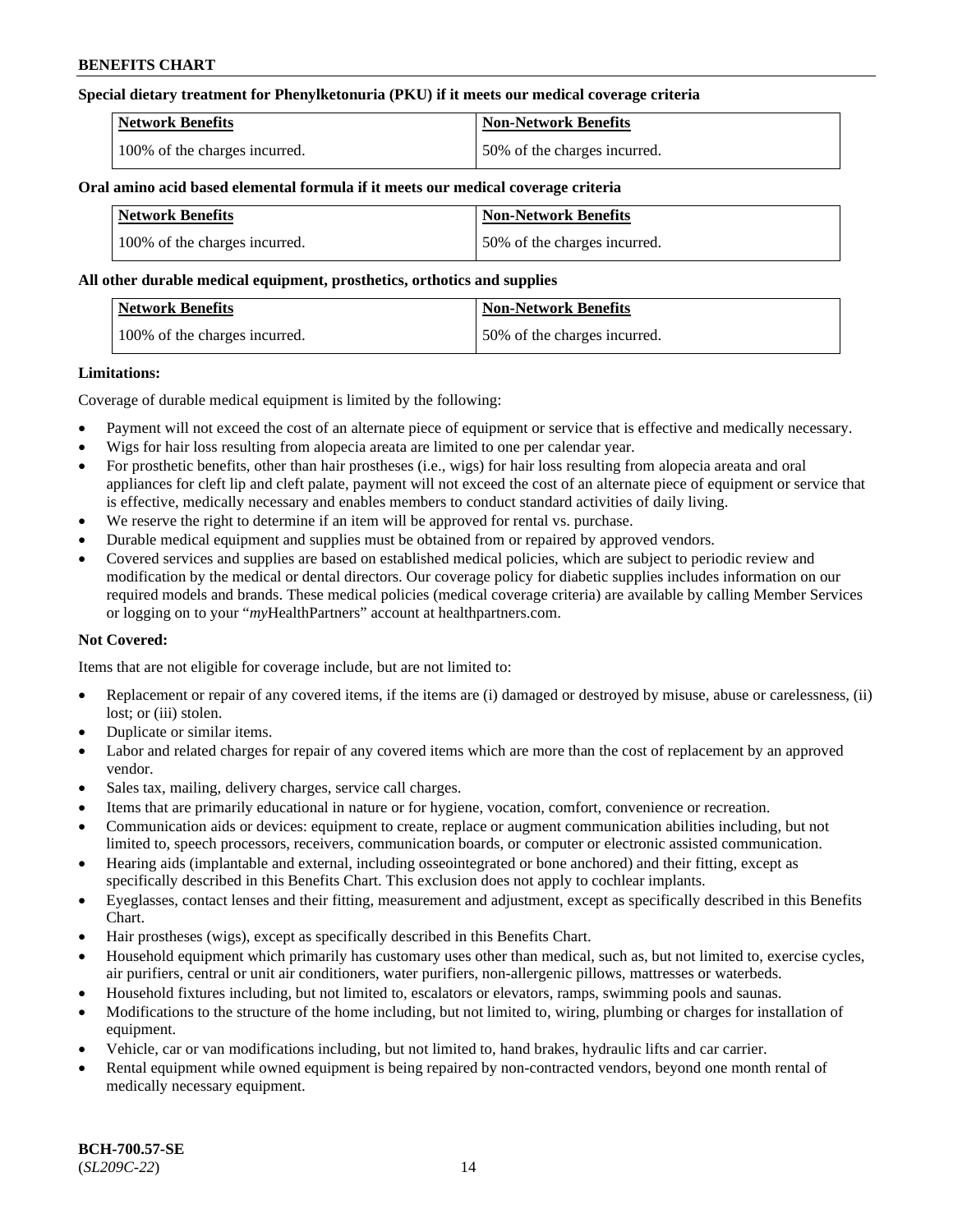- Other equipment and supplies, including but not limited to assistive devices, that we determine are not eligible for coverage.
- See "Services Not Covered" in the Group Membership Contract.

### **EMERGENCY AND URGENTLY NEEDED CARE SERVICES**

#### **Covered Services:**

We cover services for emergency care and urgently needed care if the services are otherwise eligible for coverage under this Benefits Chart.

**Urgently needed care.** These are services to treat an unforeseen illness or injury, which are required in order to prevent a serious deterioration in your health, and which cannot be delayed until the next available clinic or office hours.

#### **Urgently needed care at clinics**

| Network Benefits              | <b>Non-Network Benefits</b> |
|-------------------------------|-----------------------------|
| 100% of the charges incurred. | See Network Benefits.       |

**Emergency care.** These are services to treat: (1) the sudden, unexpected onset of illness or injury which, if left untreated or unattended until the next available clinic or office hours, would result in hospitalization, or (2) a condition requiring professional health services immediately necessary to preserve life or stabilize health. Emergency care includes emergency services as defined in Division BB, Title I, Section 102 of the Consolidated Appropriations Act of 2021. Emergency care also includes an immediate response service available on a 24-hour, seven-day-a-week basis for each child, or person, having a psychiatric crisis, a mental health crisis, or a mental health emergency.

When reviewing claims for coverage of emergency services, our medical director will take into consideration a reasonable layperson's belief that the circumstances required immediate medical care that could not wait until the next working day or next available clinic appointment. Emergency care also includes an immediate response service available on a 24-hour, sevenday-a-week basis for each child, or person, having a psychiatric crisis, a mental health crisis, or a mental health emergency.

#### **Emergency care in a hospital emergency room, including professional services of a physician**

| <b>Network Benefits</b>       | <b>Non-Network Benefits</b> |
|-------------------------------|-----------------------------|
| 100% of the charges incurred. | See Network Benefits.       |

#### **Inpatient emergency care in a hospital**

| <b>Network Benefits</b>       | <b>Non-Network Benefits</b> |
|-------------------------------|-----------------------------|
| 100% of the charges incurred. | See Network Benefits.       |

#### **Not Covered:**

See "Services Not Covered" in the Group Membership Contract.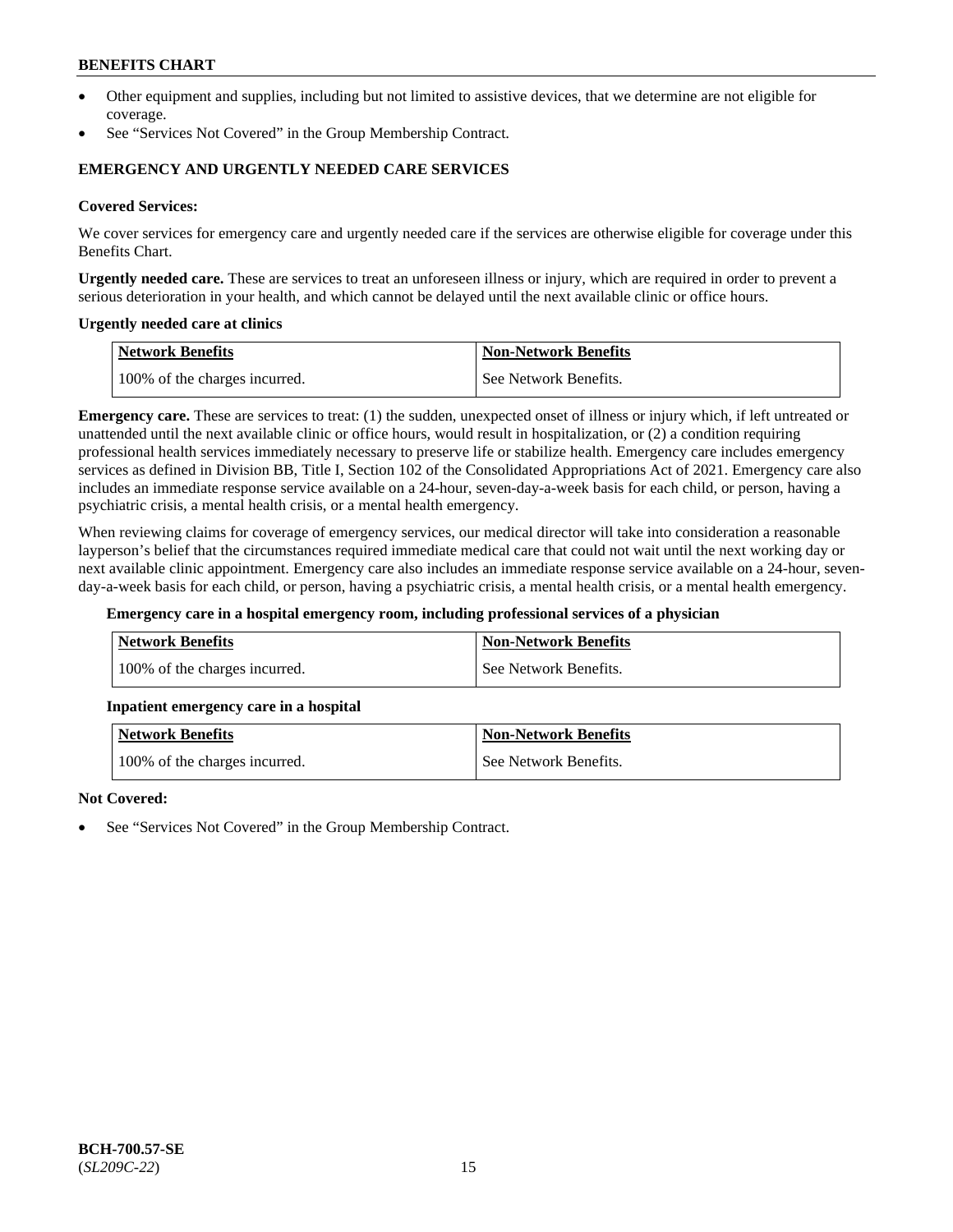## **GENE THERAPY**

### **Covered Services:**

We cover gene therapy treatment that meets our current medical coverage criteria.

| <b>Network Benefits</b>                                                                                                                                                                                 | <b>Non-Network Benefits</b> |
|---------------------------------------------------------------------------------------------------------------------------------------------------------------------------------------------------------|-----------------------------|
| Coverage level is same as corresponding Network<br>Benefit, depending on type of service provided, such as<br>Office Visits for Illness or Injury, Inpatient or<br><b>Outpatient Hospital Services.</b> | No Coverage.                |

### **Limitations:**

- Gene therapy must be provided by a designated provider.
- Specific types of gene therapy are limited to therapies and conditions specified in our medical coverage criteria.

### **Not Covered:**

See "Services Not Covered" in the Group Membership Contract.

### **HEALTH EDUCATION**

#### **Covered Services:**

We cover education for preventive services and education for the management of chronic health problems (such as diabetes).

| <b>Network Benefits</b>                                     | <b>Non-Network Benefits</b>  |
|-------------------------------------------------------------|------------------------------|
| 100% of the charges incurred.<br>Deductible does not apply. | 50% of the charges incurred. |

#### **Not Covered:**

See "Services Not Covered" in the Group Membership Contract.

### **HOME-BASED COMPREHENSIVE HEALTH RISK ASSESSMENT**

#### **Covered Services:**

If you meet our criteria for coverage, you may qualify for our home-based comprehensive health risk assessment program. The program covers a health assessment with a designated nurse practitioner.

| <b>Network Benefits</b>                                     | <b>Non-Network Benefits</b> |
|-------------------------------------------------------------|-----------------------------|
| 100% of the charges incurred.<br>Deductible does not apply. | No Coverage.                |

#### **Not Covered:**

See "Services Not Covered" in the Group Membership Contract.

## **HOME HEALTH SERVICES**

#### **Covered Services:**

We cover skilled nursing services, physical therapy, occupational therapy, speech therapy, respiratory therapy and other therapeutic services, non-routine prenatal and postnatal services, routine postnatal well child visits (as described in the Medical Coverage Criteria), phototherapy services for newborns, home health aide services and other eligible home health services when provided in your home, if you are homebound (i.e., unable to leave home without considerable effort due to a medical condition. Lack of transportation does not constitute homebound status). For phototherapy services for newborns and high risk pre-natal services, supplies and equipment are included.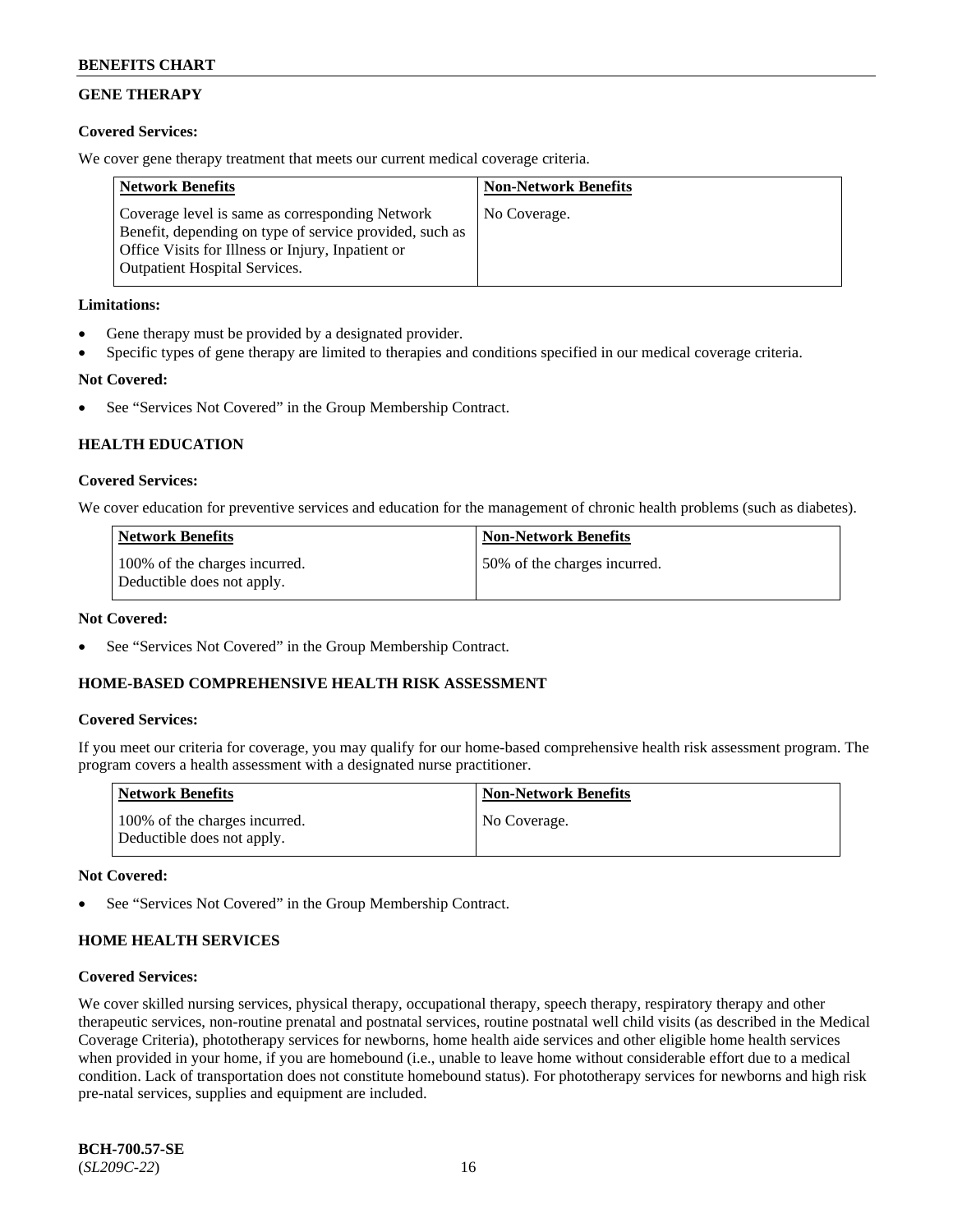We cover total parenteral nutrition/intravenous ("TPN/IV") therapy, equipment, supplies and drugs in connection with IV therapy. IV line care kits are covered under Durable Medical Equipment.

You do not need to be homebound to receive total parenteral nutrition/intravenous ("TPN/IV") therapy.

We cover palliative care benefits. Palliative care includes symptom management, education and establishing goals of care. We waive the requirement that you be homebound for a limited number of home visits for palliative care (as shown in the Benefits Chart), if you have a life-threatening, non-curable condition which has a prognosis of survival of two years or less. Additional palliative care visits are eligible under the home health services benefit if you are homebound and meet all other requirements defined in this section.

Home health services are eligible and covered only when:

- medically necessary; and
- provided as rehabilitative care, terminal care or maternity care; and
- ordered by a physician, and included in the written home care plan.

### **Physical therapy, occupational therapy, speech therapy, respiratory therapy, home health aide services and palliative care**

| <b>Network Benefits</b>       | <b>Non-Network Benefits</b>  |
|-------------------------------|------------------------------|
| 100% of the charges incurred. | 50% of the charges incurred. |

## **TPN/IV therapy, skilled nursing services, non-routine prenatal/postnatal services, and phototherapy**

| <b>Network Benefits</b>       | <b>Non-Network Benefits</b>  |
|-------------------------------|------------------------------|
| 100% of the charges incurred. | 50% of the charges incurred. |

Each 24-hour visit (or shifts of up to 24-hour visits) equals one visit and counts toward the Maximum visits for all other services shown below. Any visit that lasts less than 24 hours, regardless of the length of the visit, will count as one visit toward the Maximum visits for all other services shown below. All visits must be medically necessary and benefit eligible.

#### **Routine postnatal well child visits**

| <b>Network Benefits</b>                                     | <b>Non-Network Benefits</b>  |
|-------------------------------------------------------------|------------------------------|
| 100% of the charges incurred.<br>Deductible does not apply. | 50% of the charges incurred. |

### **Maximum visits for palliative care**

If you are eligible to receive palliative care in the home and you are not homebound, there is a maximum of 12 visits per calendar year.

#### **Maximum visits for all other services**

| <b>Network Benefits</b>       | <b>Non-Network Benefits</b>  |
|-------------------------------|------------------------------|
| 120 visits per calendar year. | 60 visits per calendar year. |

Each visit provided under the Network Benefits and Non-Network Benefits counts toward the maximums shown under all Maximum visits sections. The routine postnatal well child visit does not count toward the visit limit.

### **Limitations:**

• Home health services are not provided as a substitute for a primary caregiver in the home or as relief (respite) for a primary caregiver in the home. We will not reimburse family members or residents in your home for the above services.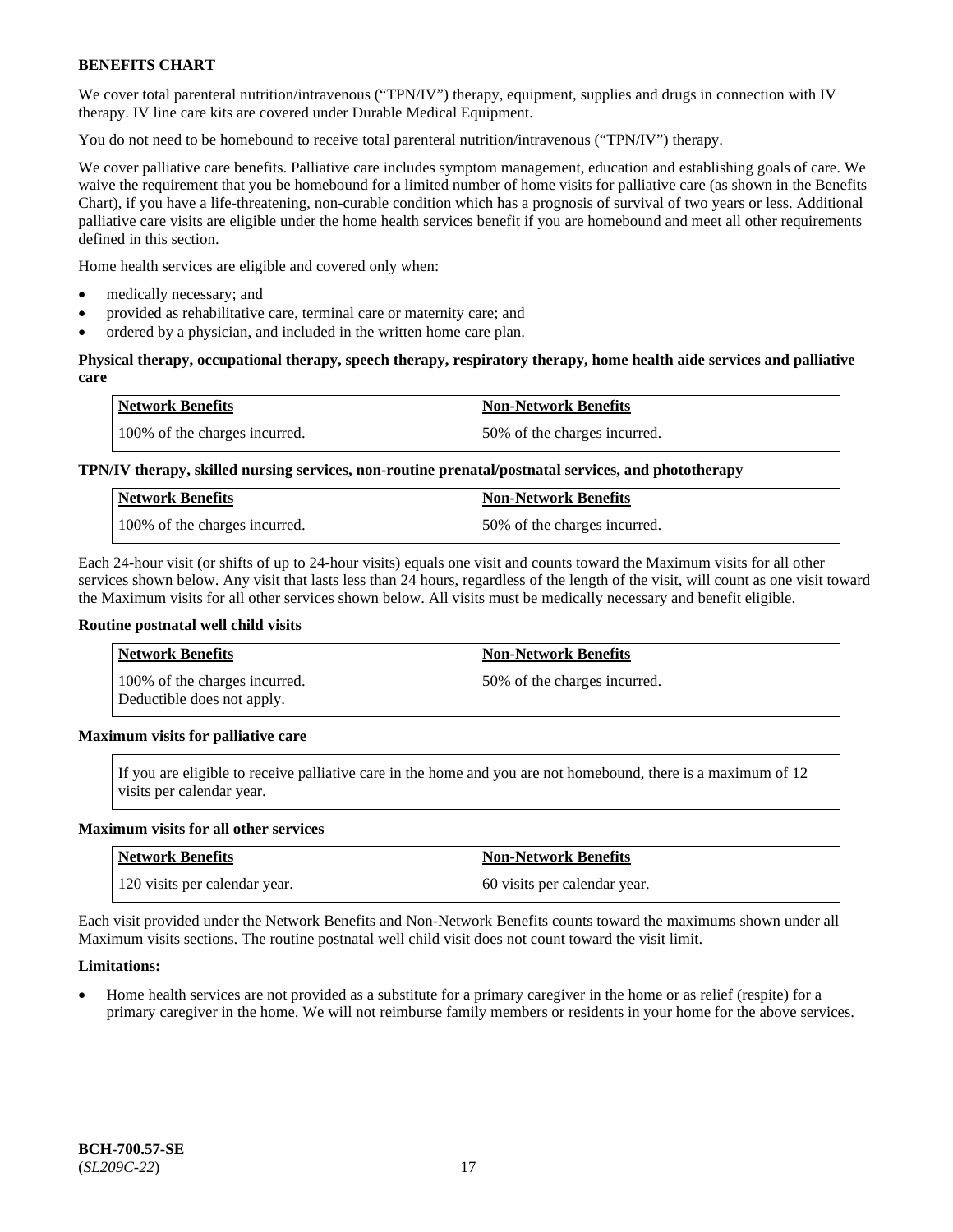• A service shall not be considered a skilled nursing service merely because it is performed by, or under the direct supervision of, a licensed nurse. Where a service (such as tracheotomy suctioning or ventilator monitoring) or like services, can be safely and effectively performed by a non-medical person (or self-administered), without the direct supervision of a licensed nurse, the service shall not be regarded as a skilled nursing service, whether or not a skilled nurse actually provides the service. The unavailability of a competent person to provide a non-skilled service shall not make it a skilled service when a skilled nurse provides it. Only the skilled nursing component of so-called "blended" services (i.e. services which include skilled and non-skilled components) are covered under this Benefits Chart.

### **Not Covered:**

- Financial or legal counseling services.
- Housekeeping or meal services in your home.
- Private duty nursing services. This exclusion does not apply if covered person is also covered under Medical Assistance under 256B.0625, subdivision 7, with the exception of section 256B.0654 subdivision 4.
- Services provided by a family member or enrollee, or a resident in the enrollee's home.
- Vocational rehabilitation and recreational or educational therapy. Recreation therapy is therapy provided solely for the purpose of recreation, including but not limited to: (a) requests for physical therapy or occupational therapy to improve athletic ability, and (b) braces or guards to prevent sports injuries.
- See "Services Not Covered" in the Group Membership Contract.

### **HOME HOSPICE SERVICES**

#### **Applicable Definitions:**

**Part-time.** This is up to two hours of service per day, more than two hours is considered continuous care.

**Continuous Care.** This is from two to twelve hours of service per day provided by a registered nurse, licensed practical nurse, or home health aide, during a period of crisis in order to maintain a terminally ill patient at home.

**Appropriate Facility.** This is a nursing home, hospice residence, or other inpatient facility.

**Custodial Care Related to Hospice Services.** This means providing assistance in the activities of daily living and the care needed by a terminally ill patient which can be provided by primary caregiver (i.e., family member or friend) who is responsible for the patient's home care.

### **Covered Services:**

**Home Hospice Program.** We cover the services described below if you are terminally ill and accepted as a home hospice program participant. You must meet the eligibility requirements of the program, and elect to receive services through the home hospice program. The services will be provided in your home, with inpatient care available when medically necessary as described below. If you elect to receive hospice services, you do so in lieu of curative treatment for your terminal illness for the period you are enrolled in the home hospice program.

**Eligibility:** In order to be eligible to be enrolled in the home hospice program, you must: (1) be a terminally ill patient (prognosis of six months or less); (2) have chosen a palliative treatment focus (i.e., emphasizing comfort and supportive services rather than treatment attempting to cure the disease or condition); and (3) continue to meet the terminally ill prognosis as reviewed by our medical director or his or her designee over the course of care. You may withdraw from the home hospice program at any time.

**Eligible Services:** Hospice services include the following services provided in accordance with an approved hospice treatment plan.

- Home Health Services:
	- o Part-time care provided in your home by an interdisciplinary hospice team (which may include a physician, nurse, social worker, and spiritual counselor) and medically necessary home health services are covered.
	- o One or more periods of continuous care in your home or in a setting which provides day care for pain or symptom management, when medically necessary, will be covered.
- Inpatient Services: We cover medically necessary inpatient services.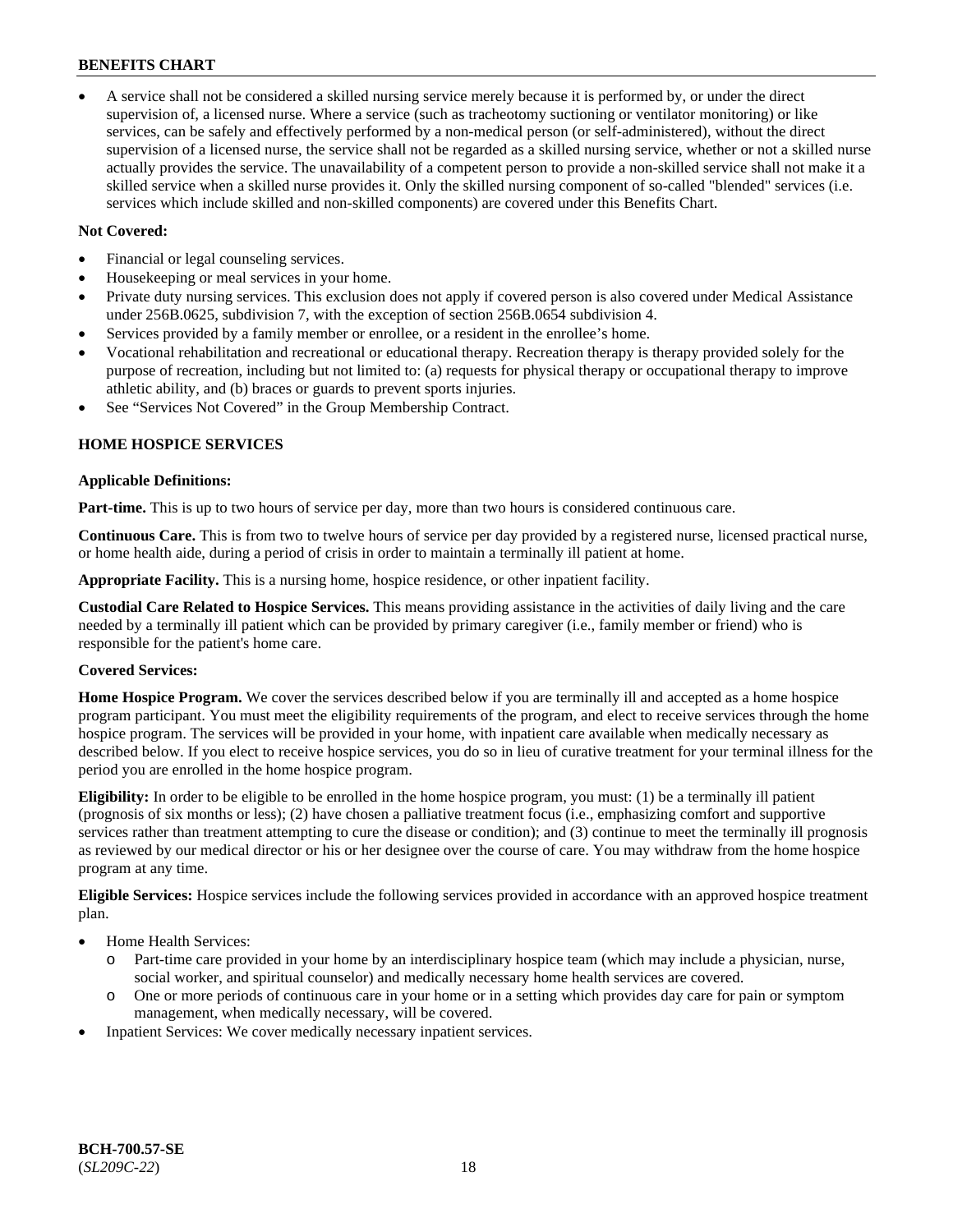- Other Services:
	- Respite care is covered for care in your home or in an appropriate facility, to give your primary caregivers (i.e., family members or friends) rest and/or relief when necessary in order to maintain a terminally ill patient at home.
	- o Medically necessary medications for pain and symptom management.
	- o Semi-electric hospital beds and other durable medical equipment are covered.
	- Emergency and non-emergency care is covered.

| <b>Network Benefits</b>       | Non-Network Benefits         |
|-------------------------------|------------------------------|
| 100% of the charges incurred. | 50% of the charges incurred. |

Respite care is limited to 5 days per episode, and respite care and continuous care combined are limited to 30 days.

#### **Not Covered:**

- Financial or legal counseling services.
- Housekeeping or meal services in your home.
- Custodial or maintenance care related to hospice services, whether provided in the home or in a nursing home.
- Any service not specifically described as covered services under this home hospice services benefits.
- Any services provided by members of your family or residents in your home.
- See "Services Not Covered" in the Group Membership Contract.

### **HOSPITAL AND SKILLED NURSING FACILITY SERVICES**

#### **Covered Services:**

We cover services as described below.

## **Medical or surgical hospital services**

**Inpatient hospital services:** We cover the following medical or surgical services, for the treatment of acute illness or injury, which require the level of care only provided in an acute care facility. These services must be authorized by a physician.

Inpatient hospital services include: room and board; the use of operating or maternity delivery rooms; intensive care facilities; newborn nursery facilities; general nursing care, anesthesia, laboratory and diagnostic imaging services, radiation therapy, physical therapy, prescription drugs or other medications administered during treatment, blood and blood products (unless replaced), and blood derivatives, and other diagnostic or treatment related hospital services; physician and other professional medical and surgical services provided while in the hospital, including gender confirmation surgery that meets medical coverage criteria.

We cover up to 120 hours of services provided by a private duty nurse or personal care assistant who has provided home care services to a ventilator-dependent patient, solely for the purpose of assuring adequate training of the hospital staff to communicate with that patient.

Services for items for personal convenience, such as television rental, are not covered.

We cover, following a vaginal delivery, a minimum of 48 hours of inpatient care for the mother and newborn child. We cover, following a caesarean section delivery, a minimum of 96 hours of inpatient care for the mother and newborn child. If the duration of inpatient care is less than these minimums, we also cover a minimum of one home visit by a registered nurse for post-delivery care, within four days of discharge of the mother and newborn child. Services provided by the registered nurse include, but are not limited to, parent education, assistance and training in breast and bottle feeding, and conducting any necessary and appropriate clinical tests. We shall not provide any compensation or other non-medical remuneration to encourage a mother and newborn to leave inpatient care before the duration minimums specified.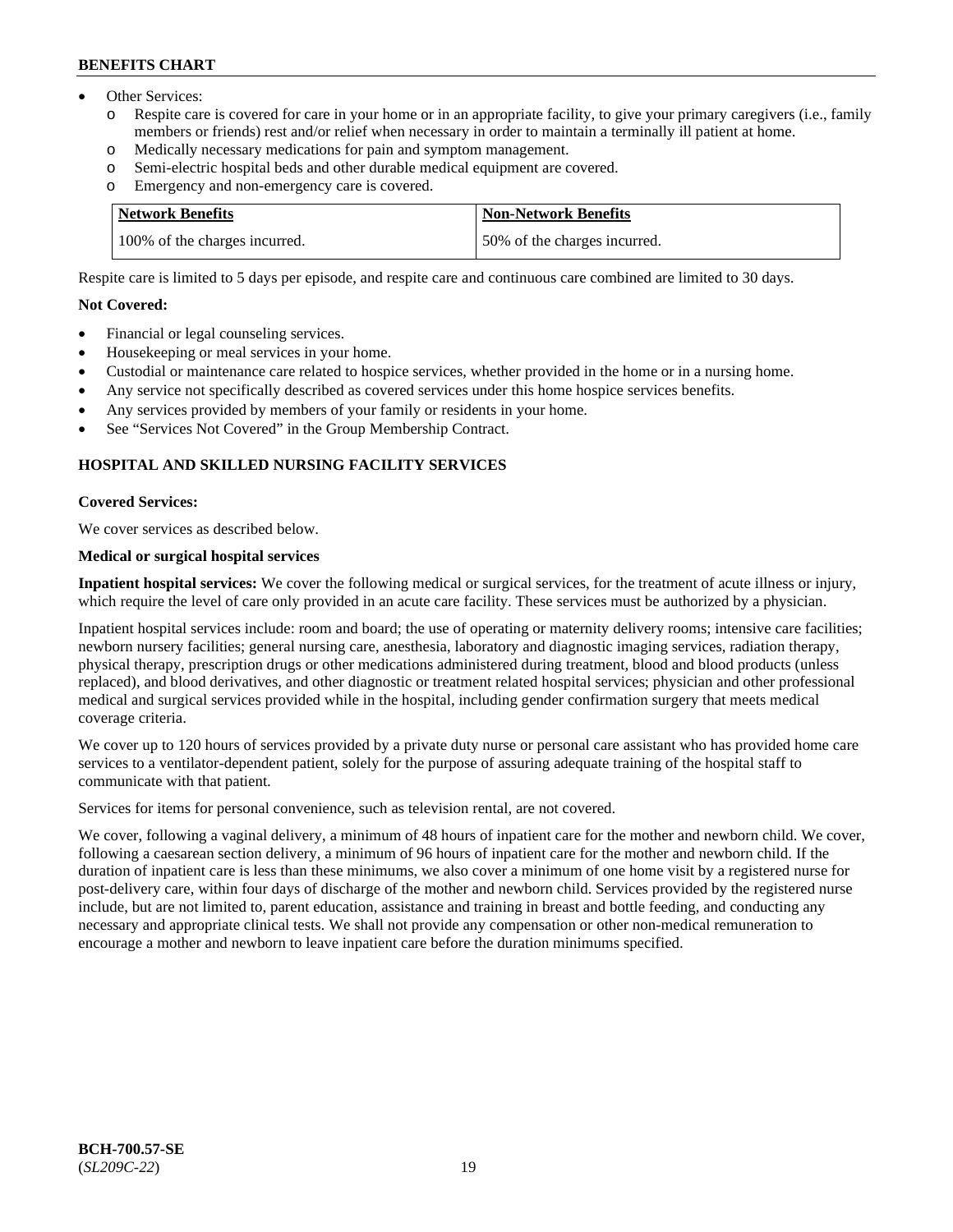Group health plans and health insurance issuers generally may not, under Federal law, restrict benefits for any hospital length of stay in connection with childbirth for the mother of newborn child to less than 48 hours following a vaginal delivery, or less than 96 hours following a caesarean section. However, Federal law generally does not prohibit the mother's or newborn's attending provider, after consulting with the mother, from discharging the mother or her newborn earlier than 48 hours (or 96 hours as applicable). In any case plans and issuers may not, under Federal law, require that a provider obtain authorization from the plan or the insurance issuer for prescribing a length of stay not in excess of 48 hours (or 96 hours).

| <b>Network Benefits</b>       | <b>Non-Network Benefits</b>  |
|-------------------------------|------------------------------|
| 100% of the charges incurred. | 50% of the charges incurred. |

Each member's admission or confinement, including that of a newborn child, is separate and distinct from the admission or confinement of any other member.

**Outpatient hospital, ambulatory care or surgical facility services:** We cover the following medical and surgical services, for diagnosis or treatment of illness or injury on an outpatient basis. These services must be authorized by a physician.

Outpatient services include: use of operating rooms, maternity delivery rooms or other outpatient departments, rooms or facilities; and the following outpatient services: general nursing care, anesthesia, laboratory and diagnostic imaging services, radiation therapy, physical therapy, drugs administered during treatment, blood and blood products (unless replaced), and blood derivatives, and other diagnostic or treatment related outpatient services; physician and other professional medical and surgical services provided while an outpatient, including gender confirmation surgery that meets medical coverage criteria.

For Network Benefits, non-emergent, scheduled outpatient Magnetic Resonance Imaging (MRI) and Computed Tomography (CT) must be provided at a designated facility. Your physician and facility will obtain or verify authorization for these services with HealthPartners, as needed.

To see the benefit level for diagnostic imaging services, laboratory services and physical therapy, see benefits under Diagnostic Imaging Services, Laboratory Services and Physical Therapy in this Benefits Chart.

| <b>Network Benefits</b>       | <b>Non-Network Benefits</b>   |
|-------------------------------|-------------------------------|
| 100% of the charges incurred. | 150% of the charges incurred. |

### **Skilled nursing facility care**

We cover room and board, daily skilled nursing and related ancillary services for post-acute treatment and rehabilitative care of illness or injury that meets medical coverage criteria.

| Network Benefits                              | <b>Non-Network Benefits</b>                   |
|-----------------------------------------------|-----------------------------------------------|
| 100\% of the charges incurred.                | 50% of the charges incurred.                  |
| Limited to 120 day maximum per calendar year. | Limited to 120 day maximum per calendar year. |

Each day of services provided under the Network Benefits and Non-Network Benefits combined, counts toward the maximums shown above.

### **Not Covered:**

- Services for items for personal convenience, such as television rental.
- See "Services Not Covered" in the Group Membership Contract.

### **INFERTILITY DIAGNOSIS**

#### **Covered Services:**

We cover the diagnosis of infertility. These services include diagnostic procedures and tests provided in connection with an infertility evaluation, office visits and consultations to diagnose infertility.

| Network Benefits              | <b>Non-Network Benefits</b> |
|-------------------------------|-----------------------------|
| 100% of the charges incurred. | See Network Benefits.       |

Coverage is limited to office visits and consultations to diagnose infertility. Treatment is not covered.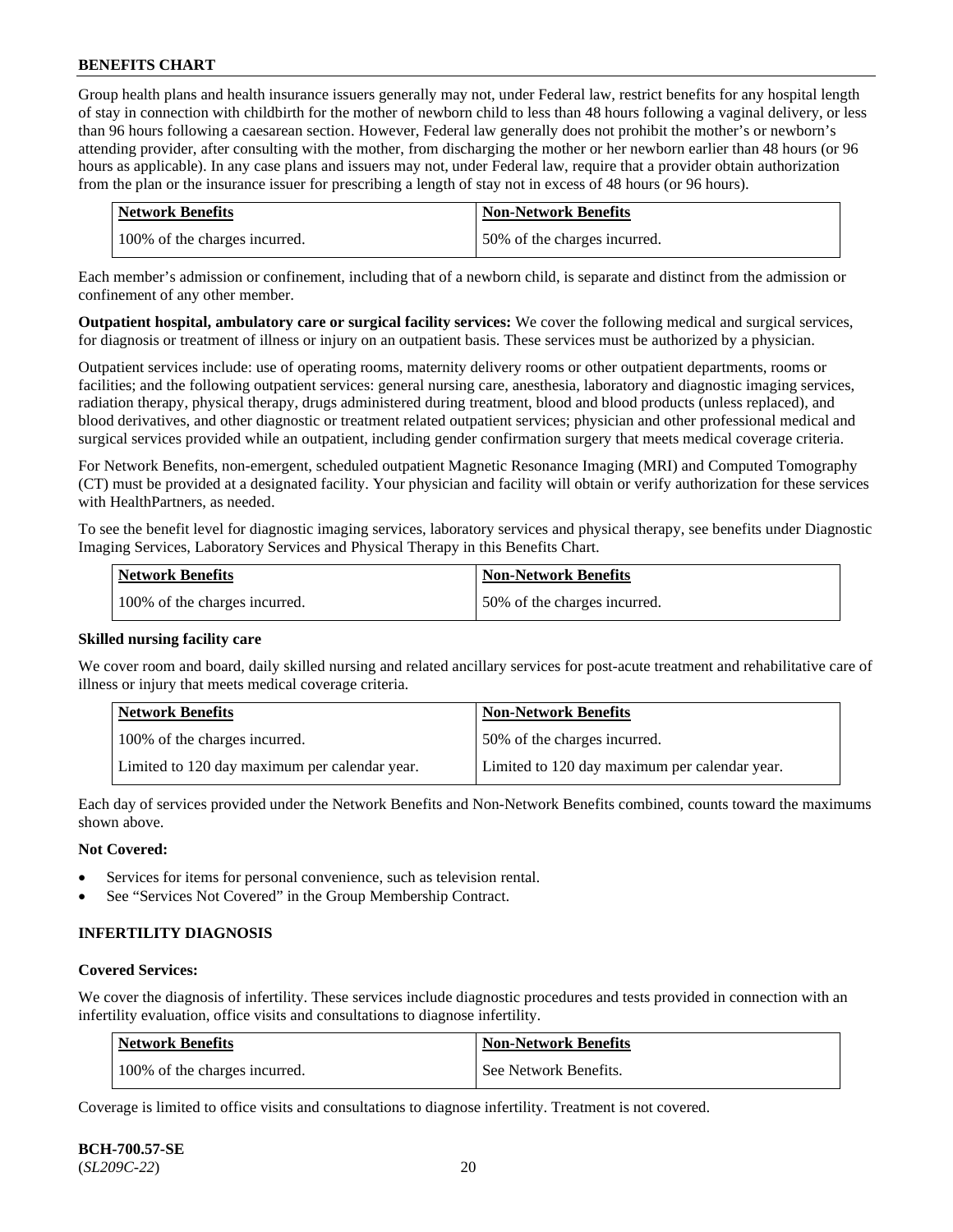### **Not Covered:**

- Infertility/fertility treatment, including but not limited to, office visits, laboratory services and diagnostic imaging services and fertility drugs; reversal of sterilization; and sperm, ova or embryo acquisition, retrieval or storage; however, we do cover office visits and consultations to diagnose infertility.
- Services related to the establishment of surrogate pregnancy and fees for a surrogate. However, pregnancy and maternity services are covered for a member under this Benefits Chart, including a surrogate pregnancy.
- See "Services Not Covered" in the Group Membership Contract.

## **LABORATORY SERVICES**

### **Covered Services:**

We cover laboratory tests when ordered by a provider and provided in a clinic or outpatient hospital facility.

To see the benefit level for inpatient hospital or skilled nursing facility services, see benefits under Inpatient Hospital and Skilled Nursing Facility Services in this Benefits Chart.

**Prostate-specific antigen (PSA) testing.** We cover prostate cancer screening for men 40 years of age or over who are symptomatic or in a high-risk category and for all men 50 years of age or older.

| Network Benefits              | Non-Network Benefits         |
|-------------------------------|------------------------------|
| 100% of the charges incurred. | 50% of the charges incurred. |

#### **All other laboratory services**

#### **Services for illness or injury**

| Network Benefits              | <b>Non-Network Benefits</b>  |
|-------------------------------|------------------------------|
| 100% of the charges incurred. | 50% of the charges incurred. |

#### **Preventive services**

Laboratory services associated with preventive services are covered at the benefit level shown in the "Preventive Services" section of this Benefits Chart.

### **Not Covered:**

See "Services Not Covered" in the Group Membership Contract.

### **LYME DISEASE SERVICES**

#### **Covered Services:**

We cover services for the treatment of Lyme disease.

| <b>Network Benefits</b>                                | <b>Non-Network Benefits</b>                                  |
|--------------------------------------------------------|--------------------------------------------------------------|
| Coverage level is same as corresponding Network        | Coverage level is same as corresponding Non-Network          |
| Benefit, depending on type of service provided such as | Benefit, depending on type of service provided, such as      |
| Office Visits for Illness or Injury, Inpatient or      | Office Visits for Illness or Injury, Inpatient or Outpatient |
| <b>Outpatient Hospital Services.</b>                   | <b>Hospital Services.</b>                                    |

#### **Not Covered:**

See "Services Not Covered" in the Group Membership Contract.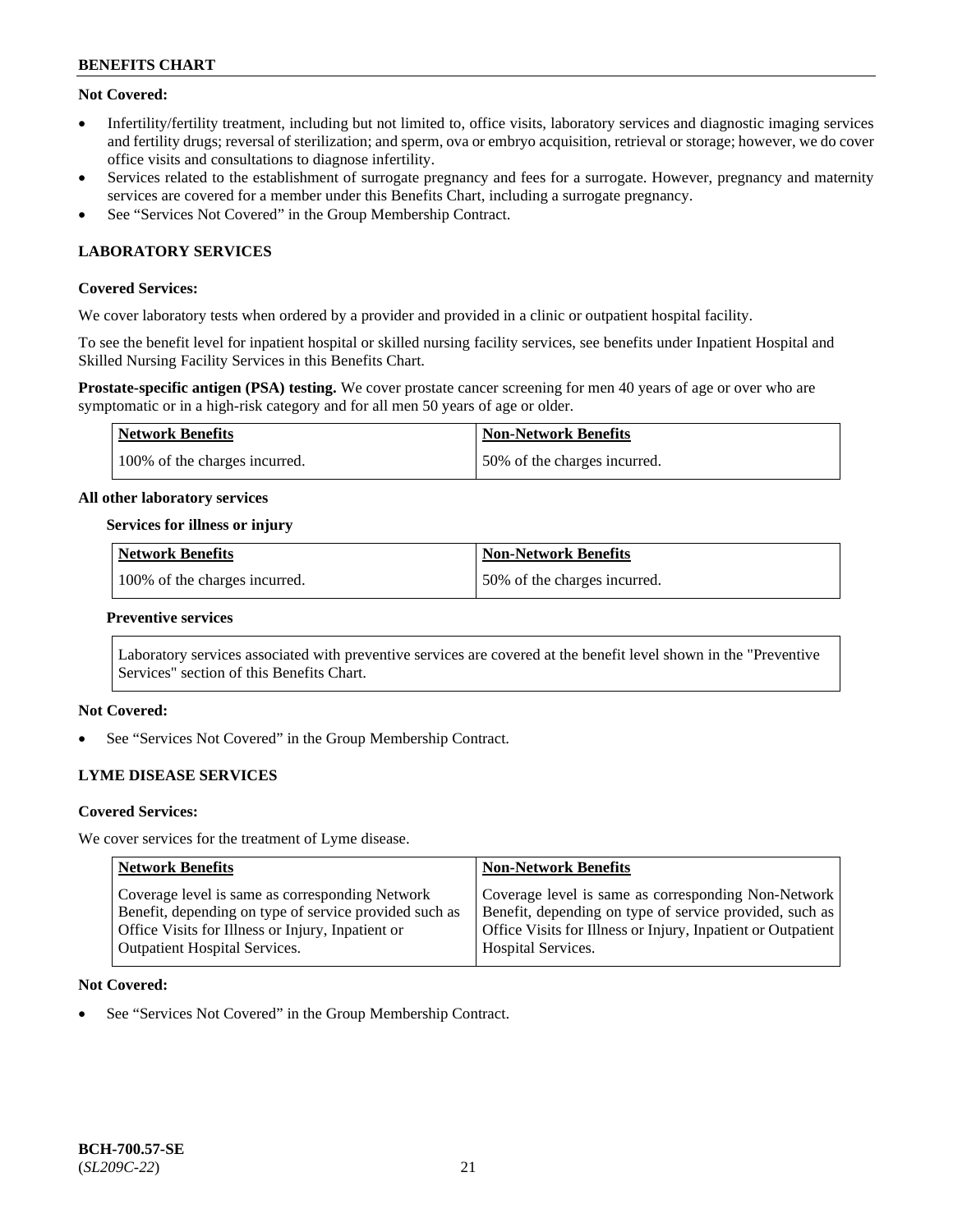## **MASTECTOMY RECONSTRUCTION BENEFIT**

### **Covered Services:**

We cover reconstruction of the breast on which the mastectomy has been performed; surgery and reconstruction of the other breast to produce symmetrical appearance, and prostheses and physical complications of all stages of mastectomy, including lymphedemas.

| <b>Network Benefits</b>                                 | <b>Non-Network Benefits</b>                             |
|---------------------------------------------------------|---------------------------------------------------------|
| Coverage level is same as corresponding Network         | Coverage level is same as corresponding Non-Network     |
| Benefit, depending on type of service provided, such as | Benefit, depending on type of service provided, such as |
| Office Visits for Illness or Injury, Inpatient or       | Office Visits for Illness or Injury, Inpatient or       |
| <b>Outpatient Hospital Services.</b>                    | <b>Outpatient Hospital Services.</b>                    |

### **Not Covered:**

See "Services Not Covered" in the Group Membership Contract.

## **MEDICATION THERAPY DISEASE MANAGEMENT PROGRAM**

### **Covered Services:**

If you meet our criteria for coverage, you may qualify for our Medication Therapy Disease Management Program.

The program covers consultations with a designated pharmacist.

Covered services are based on established medical policies, which are subject to periodic review and modification by the medical directors. These medical policies (medical coverage criteria) are available online at [healthpartners.com](https://www.healthpartners.com/hp/index.html) or by calling Member Services.

| Network Benefits                                            | <b>Non-Network Benefits</b> |
|-------------------------------------------------------------|-----------------------------|
| 100% of the charges incurred.<br>Deductible does not apply. | No Coverage.                |

### **Not Covered:**

See "Services Not Covered" in the Group Membership Contract.

## **OFFICE VISITS FOR ILLNESS OR INJURY**

### **Covered Services:**

We cover the following when medically necessary: professional medical and surgical services and related supplies, including biofeedback, of physicians and other health care providers; blood and blood products (unless replaced) and blood derivatives.

We cover diagnosis and treatment of illness or injury to the eyes. Where contact or eyeglass lenses are prescribed as medically necessary for the post-operative treatment of cataracts or for the treatment of aphakia, acute or chronic corneal pathology, or keratoconous, we cover the initial evaluation, lenses and fitting. Members must pay for lens replacement beyond the initial pair.

We also provide coverage for the initial physical evaluation of a child if it is ordered by a Minnesota juvenile court.

Services received via video, e-visit or telephone are covered under the "Telehealth/Telemedicine Services" section.

### **Office Visits**

| Network Benefits              | <b>Non-Network Benefits</b>  |
|-------------------------------|------------------------------|
| 100% of the charges incurred. | 50% of the charges incurred. |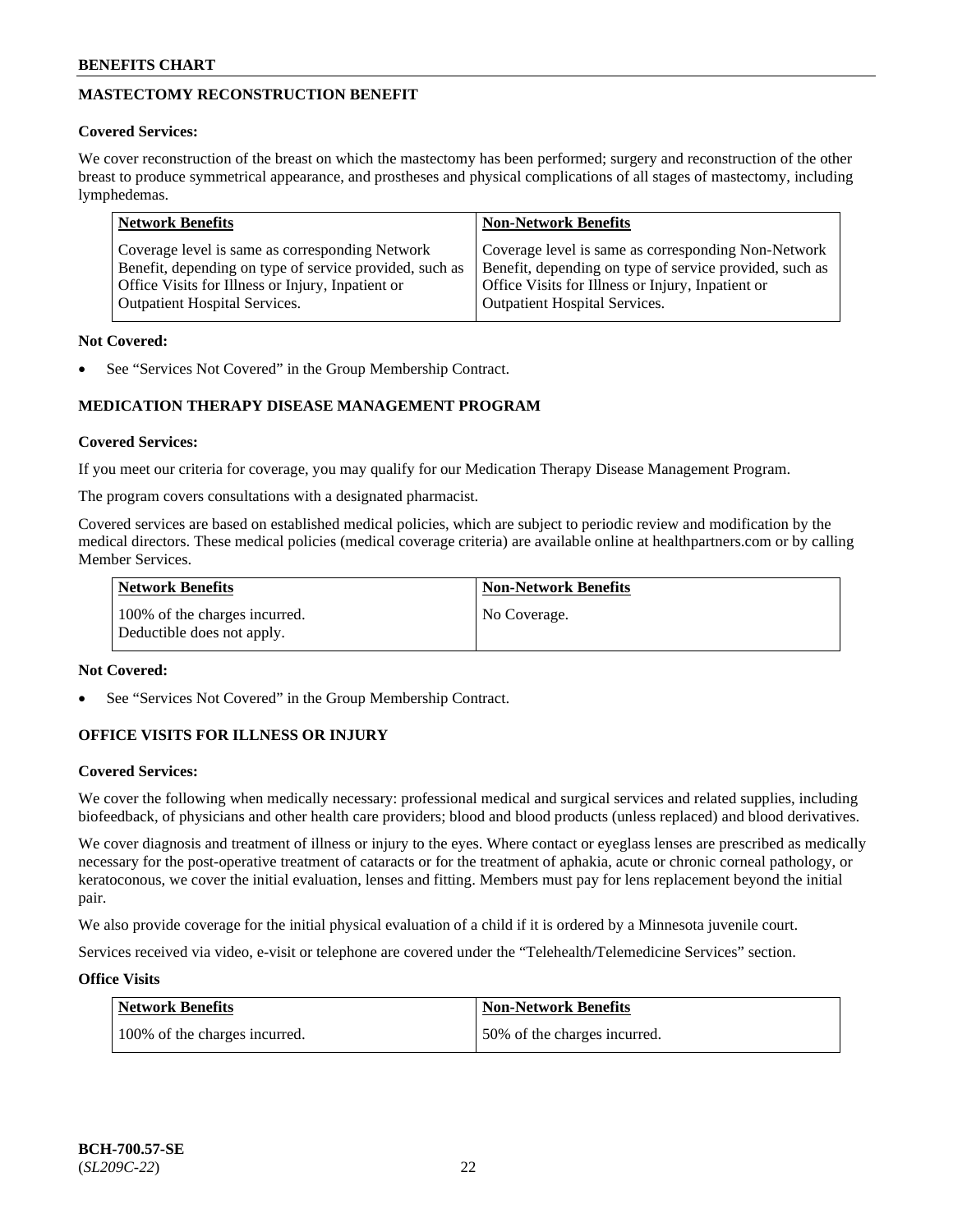#### **Convenience clinics**

| <b>Network Benefits</b>       | <b>Non-Network Benefits</b>  |
|-------------------------------|------------------------------|
| 100% of the charges incurred. | 50% of the charges incurred. |

#### **Injections administered in a physician's office, other than immunizations**

## **Allergy injections**

| <b>Network Benefits</b>       | <b>Non-Network Benefits</b>  |
|-------------------------------|------------------------------|
| 100% of the charges incurred. | 50% of the charges incurred. |

#### **All other injections**

| Network Benefits              | <b>Non-Network Benefits</b>  |
|-------------------------------|------------------------------|
| 100% of the charges incurred. | 50% of the charges incurred. |

#### **Not Covered:**

- Court ordered treatment, except as described in this Benefits Chart under "Mental Health Services" and "Office Visits for Illness or Injury" or as otherwise required by law.
- See "Services Not Covered" in the Group Membership Contract.

### **PEDIATRIC AUTOIMMUNE NEUROPSYCHIATRIC DISORDERS ASSOCIATED WITH STREPTOCOCCAL INFECTIONS (PANDAS) AND PEDIATRIC ACUTE-ONSET NEUROPSYCHIATRIC SYNDROME (PANS) TREATMENT**

## **Definitions:**

**Pediatric acute-onset neuropsychiatric syndrome.** This means a class of acute-onset obsessive compulsive or tic disorders or other behavioral changes presenting in children and adolescents that are not otherwise explained by another known neurologic or medical disorder.

**Pediatric autoimmune neuropsychiatric disorders associated with streptococcal infections.** This means a condition in which a streptococcal infection in a child or adolescent causes the abrupt onset of clinically significant obsessions, compulsions, tics, or other neuropsychiatric symptoms or behavioral changes, or a relapsing and remitting course of symptom severity.

### **Covered Services:**

We cover treatment for pediatric autoimmune neuropsychiatric disorders associated with streptococcal infections (PANDAS) and for treatment for pediatric acute-onset neuropsychiatric syndrome (PANS). Treatments that must be covered under this section must be recommended by the member's licensed health care professional and include but are not limited to antibiotics, medication and behavioral therapies to manage neuropsychiatric symptoms, plasma exchange, and immunoglobulin.

| <b>Network Benefits</b>                                 | <b>Non-Network Benefits</b>                             |
|---------------------------------------------------------|---------------------------------------------------------|
| Coverage level is same as corresponding Network         | Coverage level is same as corresponding Non-Network     |
| Benefit, depending on type of service provided, such as | Benefit, depending on type of service provided, such as |
| Office Visits for Illness or Injury, Inpatient or       | Office Visits for Illness or Injury, Inpatient or       |
| <b>Outpatient Hospital Services.</b>                    | Outpatient Hospital Services.                           |

### **Not Covered:**

See "Services Not Covered" in the Group Membership Contract.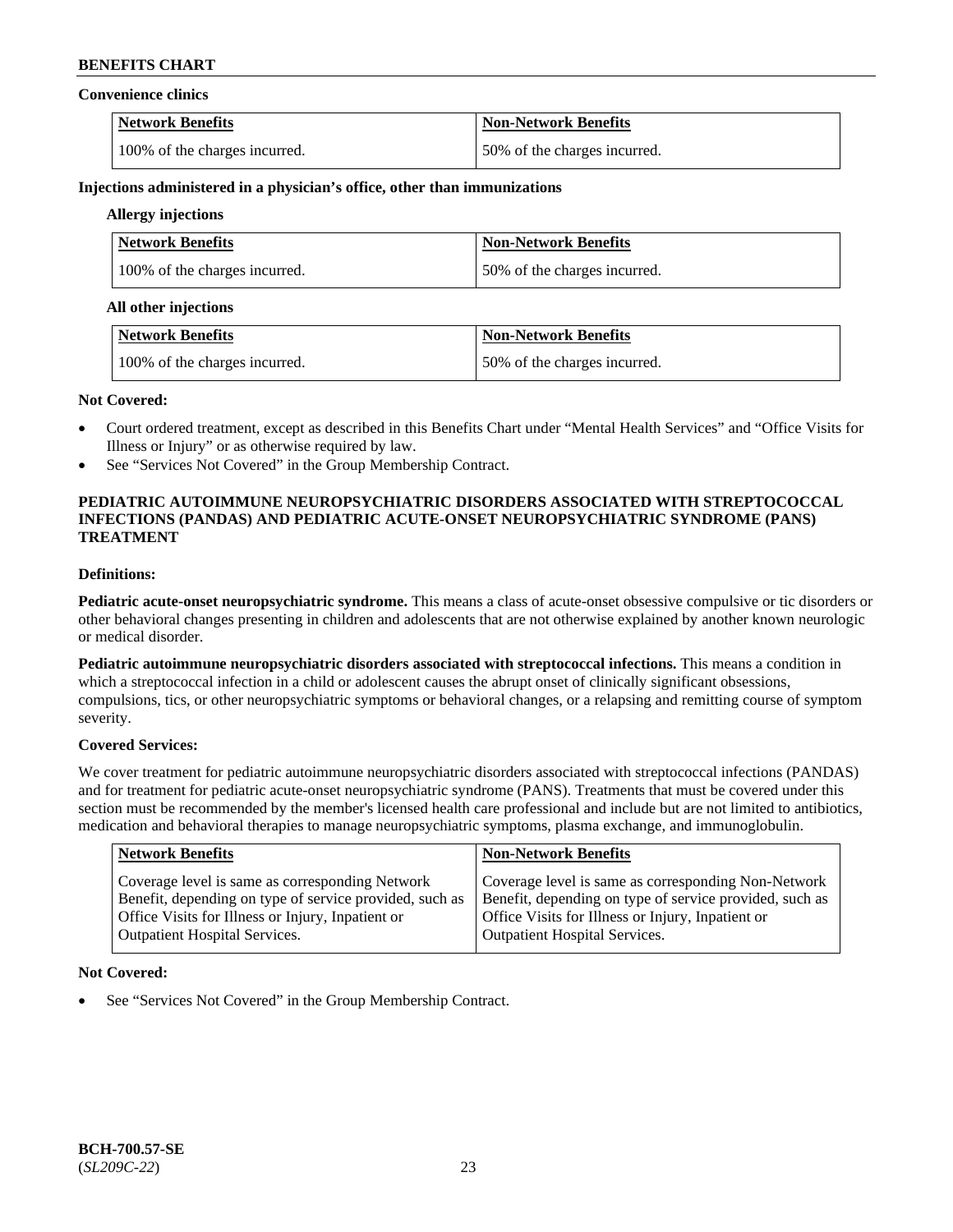## **PEDIATRIC EYEWEAR**

### **Covered Services:**

We cover pediatric eyewear for children.

Routine eye exams are covered under the "Preventive Services" section.

| <b>Network Benefits</b>       | <b>Non-Network Benefits</b> |
|-------------------------------|-----------------------------|
| 100% of the charges incurred. | No Coverage.                |

### **Limitations:**

- Coverage under this provision will continue until the end of the month in which the child turns age 19.
- Limited to one of the following per calendar year:
	- o one pair of eyeglasses including one set of prescription lenses, frames from our designated eyewear collection, and antiscratch coating; or
		- o one pair of non-disposable contact lenses; or
		- o a one-year supply of disposable contact lenses
- Contact lens fittings are limited to two per calendar year.

## **Not Covered:**

- Frames that are not included in our designated eyewear collection. However, one pair of lenses will be covered if a member chooses frames outside the designated eyewear collection.
- More than one pair of lenses or frames or non-disposable contacts per calendar year, regardless of the reason. This includes replacement of eyeglasses or contact lenses due to loss, breakage, theft, or change in prescription.
- Safety glasses or goggles for sports or vocational reasons.
- Upgrades including, but not limited to, UV protection and no-line multifocal lenses.
- See "Services Not Covered" in the Group Membership Contract.

## **PHYSICAL THERAPY, OCCUPATIONAL THERAPY AND SPEECH THERAPY**

### **Covered Services:**

We cover the following physical therapy, occupational therapy and speech therapy services:

- rehabilitative care to correct the effects of illness or injury;
- habilitative care rendered for congenital, developmental or medical conditions which have significantly limited the successful initiation of normal speech and normal motor development.

Massage therapy which is performed in conjunction with other treatment/modalities by a physical occupational therapist, is part of a prescribed treatment plan and is not billed separately is covered.

We cover services provided in a clinic. We also cover physical therapy provided in an outpatient hospital facility. To see the benefit level for inpatient hospital or skilled nursing facility services, see benefits under Inpatient Hospital and Skilled Nursing Facility Services.

### **Rehabilitative care**

| <b>Network Benefits</b>       | <b>Non-Network Benefits</b>                                                               |
|-------------------------------|-------------------------------------------------------------------------------------------|
| 100% of the charges incurred. | 50% of the charges incurred.                                                              |
|                               | Physical and Occupational Therapy combined are<br>limited to 20 visits per calendar year. |
|                               | Speech Therapy is limited to 20 visits per calendar year.                                 |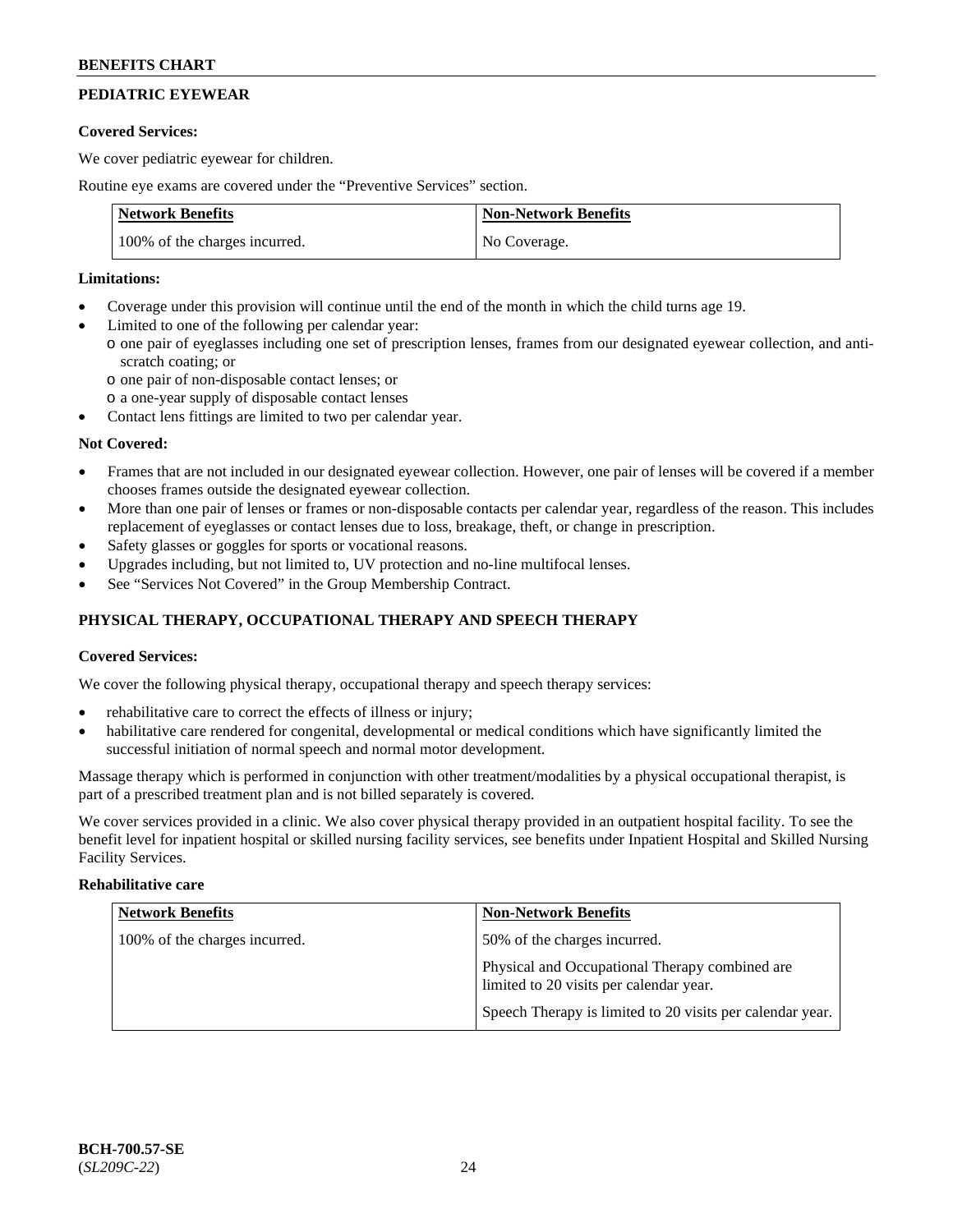### **Habilitative care**

| <b>Network Benefits</b>       | <b>Non-Network Benefits</b>                                                                       |
|-------------------------------|---------------------------------------------------------------------------------------------------|
| 100% of the charges incurred. | 50% of the charges incurred.                                                                      |
|                               | Physical, Occupational and Speech Therapy combined<br>are limited to 20 visits per calendar year. |

#### **Not Covered:**

- Massage therapy for the purpose of comfort or convenience of the member.
- See "Services Not Covered" in the Group Membership Contract.

## **PORT WINE STAIN REMOVAL SERVICES**

#### **Covered Services:**

We cover port wine stain removal services.

| <b>Network Benefits</b>                                | <b>Non-Network Benefits</b>                                  |
|--------------------------------------------------------|--------------------------------------------------------------|
| Coverage level is same as corresponding Network        | Coverage level is same as corresponding Non-Network          |
| Benefit, depending on type of service provided such as | Benefit, depending on type of service provided, such as      |
| Office Visits for Illness or Injury, Inpatient or      | Office Visits for Illness or Injury, Inpatient or Outpatient |
| Outpatient Hospital Services.                          | <b>Hospital Services.</b>                                    |

### **Not Covered:**

See "Services Not Covered" in the Group Membership Contract.

## **PRE-DIABETES DISEASE MANAGEMENT PROGRAM**

### **Covered Services:**

If you meet our criteria for coverage, you may qualify for the Pre-diabetes Disease Management Program through Omada Health. The program covers group health coaching which focuses on weight loss, exercise, behavior modification and health education at select locations determined by the plan.

| <b>Network Benefits</b>                                     | <b>Non-Network Benefits</b> |
|-------------------------------------------------------------|-----------------------------|
| 100% of the charges incurred.<br>Deductible does not apply. | Not applicable.             |

### **Not Covered:**

See "Services Not Covered" in the Group Membership Contract.

## **PRESCRIPTION DRUG SERVICES**

### **Covered Services:**

We cover prescription drugs and medications that can be self-administered or are administered in a physician's office. We cover off-label use of formulary drugs to treat cancer if the drug is recognized for the treatment of cancer in any authoritative compendia used by the Medicare program.

We cover orally administered anticancer drugs at the applicable benefit level under outpatient drugs below. We are in compliance with Minnesota Statute 62A.3075 because we do not cover orally administered anticancer drugs under our specialty drug benefit.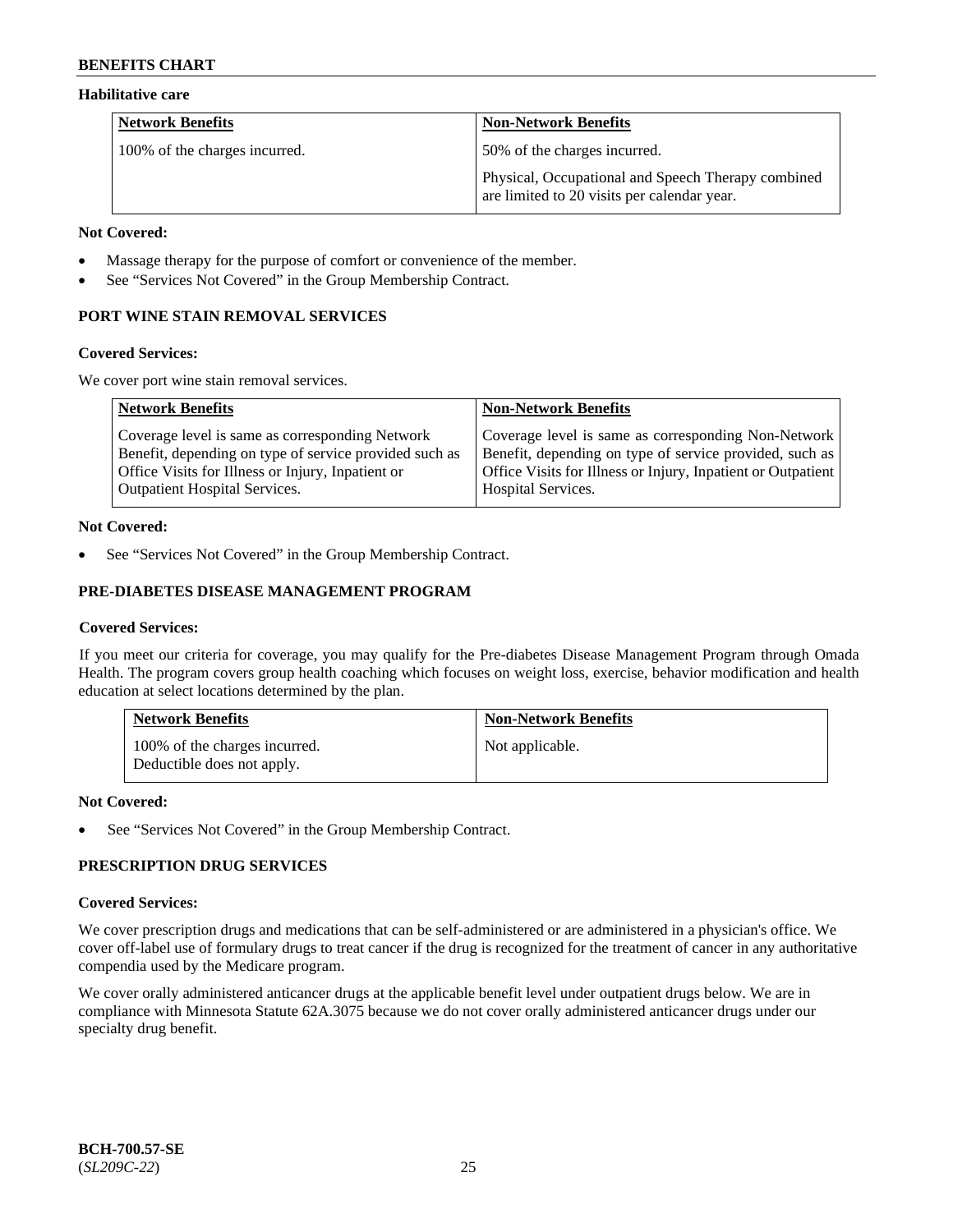We will refill a prescription for eye drops covered under this Benefits Chart if the member requests a refill and original prescription specified that additional quantities would be needed, providing the refill request does not exceed the quantities needed, and the following conditions are met:

- If the member requests a 30-day refill supply, the request must be made between 21 and 30 days of the later of (a) the original date that the prescription was distributed to the member or (b) the date that the most recent refill was distributed to the member; or
- If the member requests a 90-day refill supply, the request must be made between 75 and 90 days of the later of (a) the original date that the prescription was distributed to the member or (b) the date that the most recent refill was distributed to the member.

A licensed pharmacist may prescribe and dispense self-administered hormonal contraceptives, nicotine replacement medications, and opiate antagonists for the treatment of an acute opiate overdose in accordance with section 151.37, subdivision 14, 15, or 16, under the same terms of coverage that would apply had the prescription drug been prescribed by a licensed physician, physician assistant, or advanced practice nurse practitioner. If the plan excludes coverage for selfadministered hormonal contraceptives, they will not be covered under this provision.

#### **For Network Benefits, drugs and medications must be part of the formulary and obtained at a Network Pharmacy.**

#### **For Non-Network Benefits, drugs and medications must be part of the formulary.**

**See the Formulary definition for information on the Formulary Exception Process available to you.**

**If a member copayment is required, you must pay one member copayment for each 31-day supply, or portion thereof, unless otherwise indicated below.**

## **Outpatient drugs (except as specified below)**

#### **Drugs on the Preventive Drug List**

| <b>Network Benefits</b>                                                                                                                            | <b>Non-Network Benefits</b>  |
|----------------------------------------------------------------------------------------------------------------------------------------------------|------------------------------|
| Generic formulary drugs from the Preventive Drug List<br>are covered at 100% of the charges incurred.<br>Deductible does not apply.                | 50% of the charges incurred. |
| Brand name formulary drugs from the Preventive Drug<br>List are covered at 100% of the charges incurred,<br>subject to a member copayment of \$60. |                              |
| In no event will your cost for a formulary insulin drug<br>exceed \$25.                                                                            |                              |
| Deductible does not apply.                                                                                                                         |                              |

#### **All other drugs**

| <b>Non-Network Benefits</b>  |
|------------------------------|
| 50% of the charges incurred. |
|                              |
|                              |
|                              |

**Cost-Sharing Limits for Insulin:** We are required to limit your cost-sharing on prescription insulin to no more than the net price of the prescription insulin drug. This requirement applies at the point of sale, including deductible payments and the costsharing amounts charged once the deductible is met.

**Cost-sharing.** This means a deductible payment, copayment, or coinsurance amount that you must pay for covered prescription insulin in accordance with the terms and conditions of this health plan.

**Net price.** This means our cost for prescription insulin, including any rebates or discounts received by or accrued directly or indirectly to us from a drug manufacturer or pharmacy benefit manager.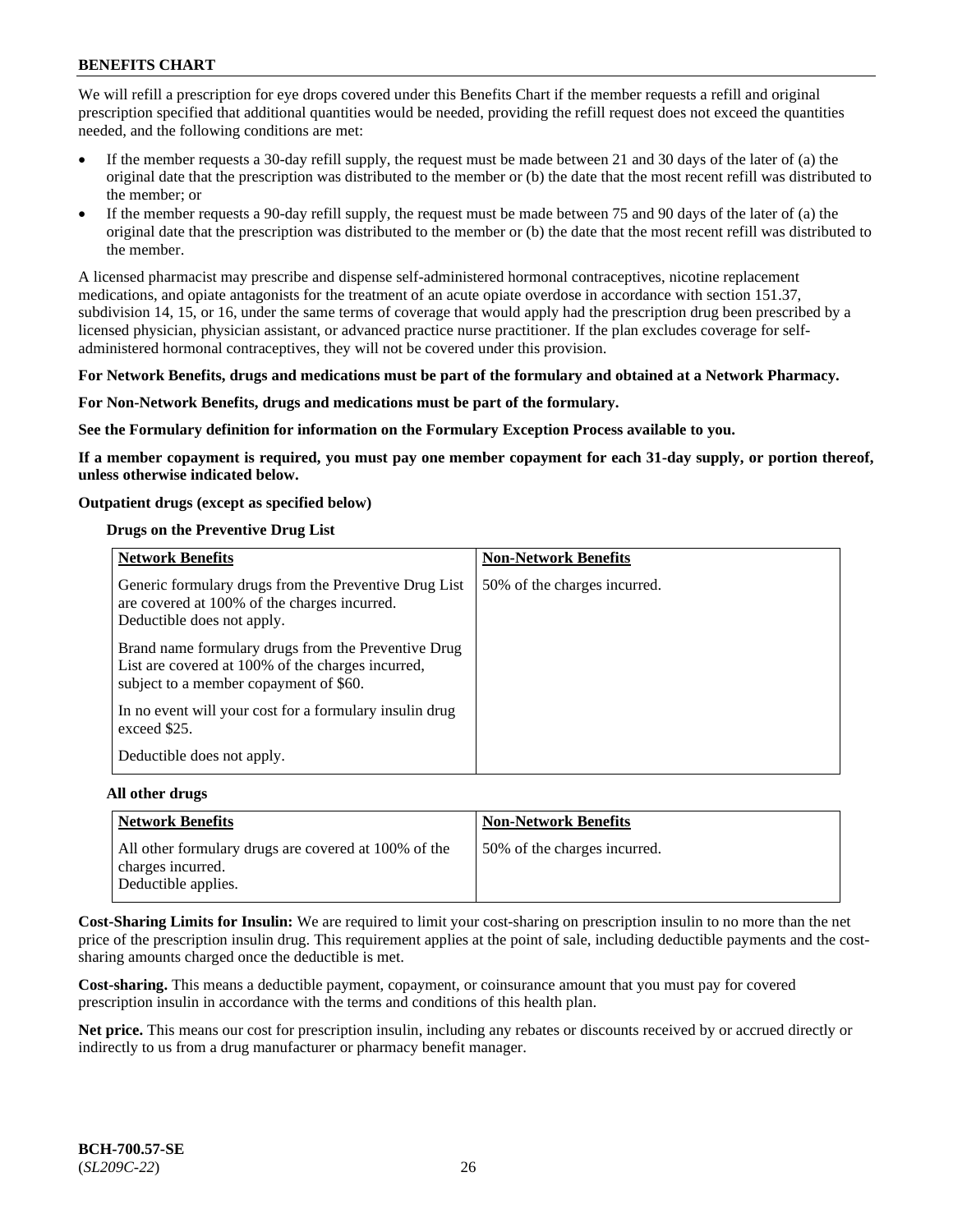## **Mail order drugs**

| <b>Network Benefits</b>                                                                                                                                                                   | <b>Non-Network Benefits</b>                                                                                                |
|-------------------------------------------------------------------------------------------------------------------------------------------------------------------------------------------|----------------------------------------------------------------------------------------------------------------------------|
| For your convenience, you may also get up to a 93-day<br>supply of outpatient formulary prescription drugs that<br>can be self-administered through the designated mail<br>order service. | See Network Mail Order Drugs benefit.<br>Mail order drugs are only available through the<br>designated mail order service. |
| Specialty Drugs are not available through the mail order<br>service.                                                                                                                      |                                                                                                                            |

## **Specialty Drugs that are self-administered**

| <b>Network Benefits</b>                                                                                                                    | <b>Non-Network Benefits</b> |
|--------------------------------------------------------------------------------------------------------------------------------------------|-----------------------------|
| 100% of the charges incurred.                                                                                                              | No Coverage.                |
| For Network Benefits, specialty drugs are limited to<br>drugs on the specialty drug list and must be obtained<br>from a designated vendor. |                             |

## **Drugs for the treatment of growth deficiency**

| <b>Network Benefits</b>                                                                                                                            | <b>Non-Network Benefits</b>  |
|----------------------------------------------------------------------------------------------------------------------------------------------------|------------------------------|
| 100% of the charges incurred.                                                                                                                      | 50% of the charges incurred. |
| For Network Benefits, growth deficiency drugs are<br>limited to drugs on the specialty drug list and must be<br>obtained from a designated vendor. |                              |

### **Tobacco cessation drugs are covered for all FDA – approved tobacco cessation drugs for a minimum of 90 days**

| <b>Network Benefits</b>                                     | <b>Non-Network Benefits</b>  |
|-------------------------------------------------------------|------------------------------|
| 100% of the charges incurred.<br>Deductible does not apply. | 50% of the charges incurred. |

## **Contraceptive drugs**

| <b>Network Benefits</b>                                                                                                                                        | <b>Non-Network Benefits</b>  |
|----------------------------------------------------------------------------------------------------------------------------------------------------------------|------------------------------|
| 100% of the charges incurred for formulary drugs.<br>Deductible does not apply.                                                                                | 50% of the charges incurred. |
| If a physician requests that a non-formulary<br>contraceptive drug be dispensed as written the drug will<br>be covered at 100%, not subject to the deductible. |                              |

**ACA preventive medications.** We cover preventive medications currently recommended by USPSTF with an A or B rating if they are prescribed by your medical provider and they are listed on our Commercial ACA Preventive Drug List. Preventive medications are subject to periodic review and modification. Changes would be effective in accordance with the federal rules and reflected in our current medical coverage criteria for preventive care services.

| Network Benefits                                            | <b>Non-Network Benefits</b>  |
|-------------------------------------------------------------|------------------------------|
| 100% of the charges incurred.<br>Deductible does not apply. | 50% of the charges incurred. |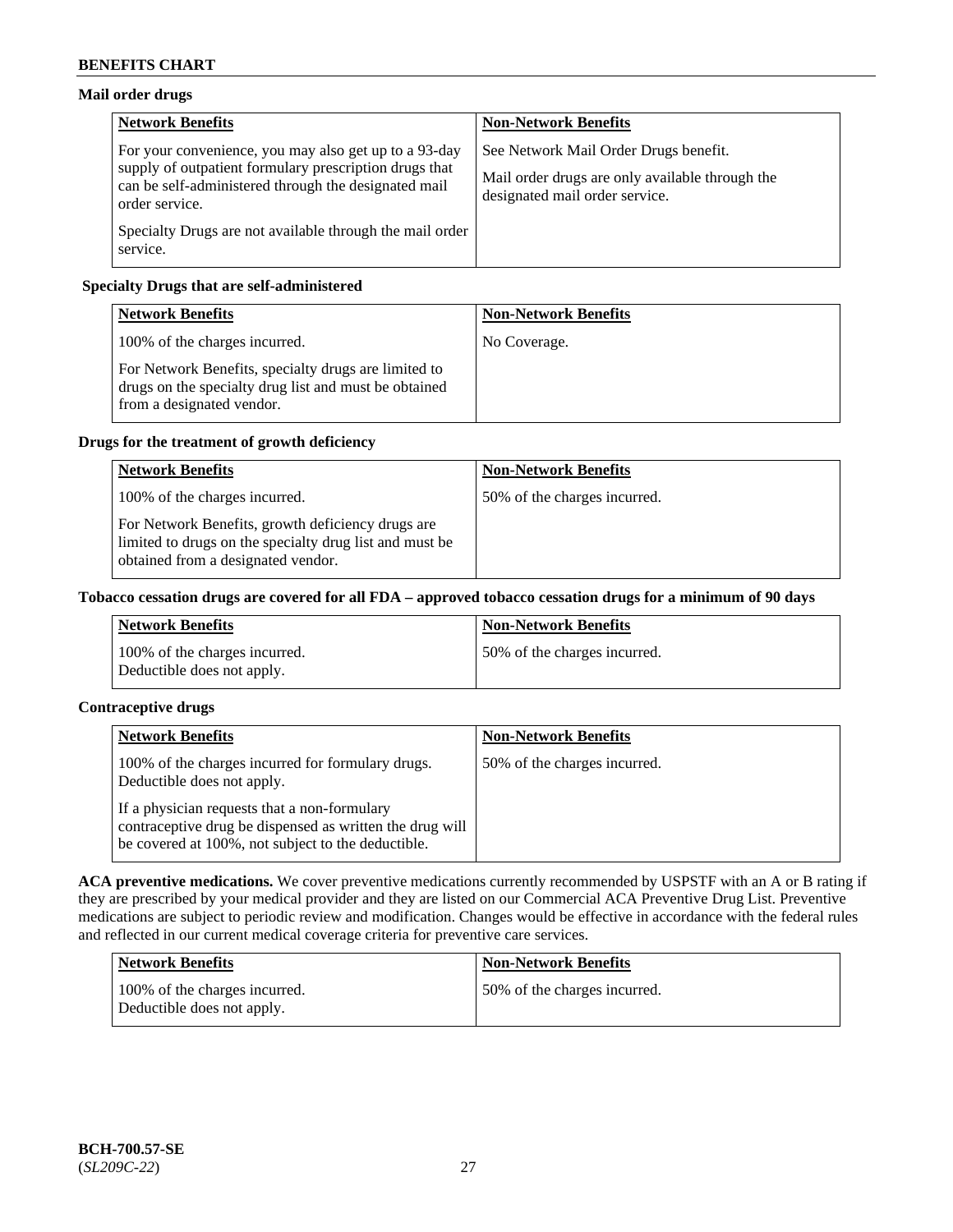### **Limitations:**

- Certain drugs may require prior authorization as indicated on the formulary. HealthPartners may require prior authorization for the drug and also the site where the drug will be provided. Certain drugs are subject to our utilization review process and quantity limits, as indicated on our formulary.
- Certain non-formulary drugs require prior authorization. In addition, certain drugs may be subject to any quantity limits applied as part of our trial program. The trial drug program applies to new prescriptions for certain drugs which have high toxicity, low tolerance, high costs and/or high potential for waste. Trial drugs are indicated on the formulary and/or the Specialty Drug List. Your first fill of a trial drug may be limited to less than a month supply. If the drug is well tolerated and effective, you will receive the remainder of your first month supply.
- If a member requests a brand name drug when there is a generic equivalent, the brand name drug will be covered up to the charge that would apply to the generic drug, minus any required copayment. If a physician requests that a brand name drug be dispensed as written, and we determine the brand name drug is medically necessary, the drug will be paid at the Outpatient Drugs benefit.
- We may require members to try over-the-counter (OTC) drug alternatives before approving more costly formulary prescription drugs.
- Unless otherwise specified in the "Prescription Drug Services" section, you may receive up to a 31-day supply per prescription.
- A 93-day supply will be covered and dispensed only at pharmacies that participate in our extended day supply program
- New prescriptions to treat certain chronic conditions are limited to a 31-day supply.
- No more than a 31-day supply of Specialty Drugs will be covered and dispensed at a time, unless it's a manufacturer supplied drug that cannot be split that supplies the member with more than a 31-day supply.
- The member copayment for a drug will not exceed the cost of the drug.

## **Not Covered:**

- Replacement of prescription drugs, medications, equipment and supplies due to loss, damage or theft.
- Nonprescription (over the counter) drugs or medications, including, but not limited to, vitamins, supplements, homeopathic remedies, and non-FDA approved drugs unless listed on the formulary and prescribed by a physician or legally authorized health care provider under applicable state and federal law. We cover off-label use of drugs to treat cancer as specified in the "Prescription Drug Services" section of this Benefits Chart. This exclusion does not include over-the-counter contraceptives for women as allowed under the Affordable Care Act when the member obtains a prescription for the item. In addition, if the member obtains a prescription, this exclusion does not include aspirin to prevent cardiovascular disease for men and women of certain ages; folic acid supplements for women who may become pregnant; fluoride chemoprevention supplements for children without fluoride in their water source; and iron supplements for children ages 6-12 months who are at risk of anemia.
- Drugs on the Excluded Drug List. The Excluded Drug List includes select drugs within a therapy class that are not eligible for coverage. This includes drugs that may be excluded for certain indications. However, you may request coverage for a drug on the Excluded Drug List by requesting an exception to the formulary under the formulary exception process described in the definition of formulary in this Benefits Chart. The Excluded Drug List is available at [healthpartners.com](http://www.healthpartners.com/)
- Drugs that are newly approved by the FDA until they are reviewed and approved by HealthPartners Pharmacy and Therapeutics Committee. However, you may request coverage for a drug that is newly approved by the FDA by requesting an exception to the formulary under the formulary exception process described in the definition of formulary in the Benefits Chart.
- All drugs used for sexual dysfunction.
- Fertilty drugs.
- Medical cannabis.
- Medical devices approved by the FDA will not be covered under the "Prescription Drug Services" section unless they are on our formulary. Covered medical devices are generally submitted and reimbursed under your medical benefits.
- See "Services Not Covered" in the Group Membership Contract.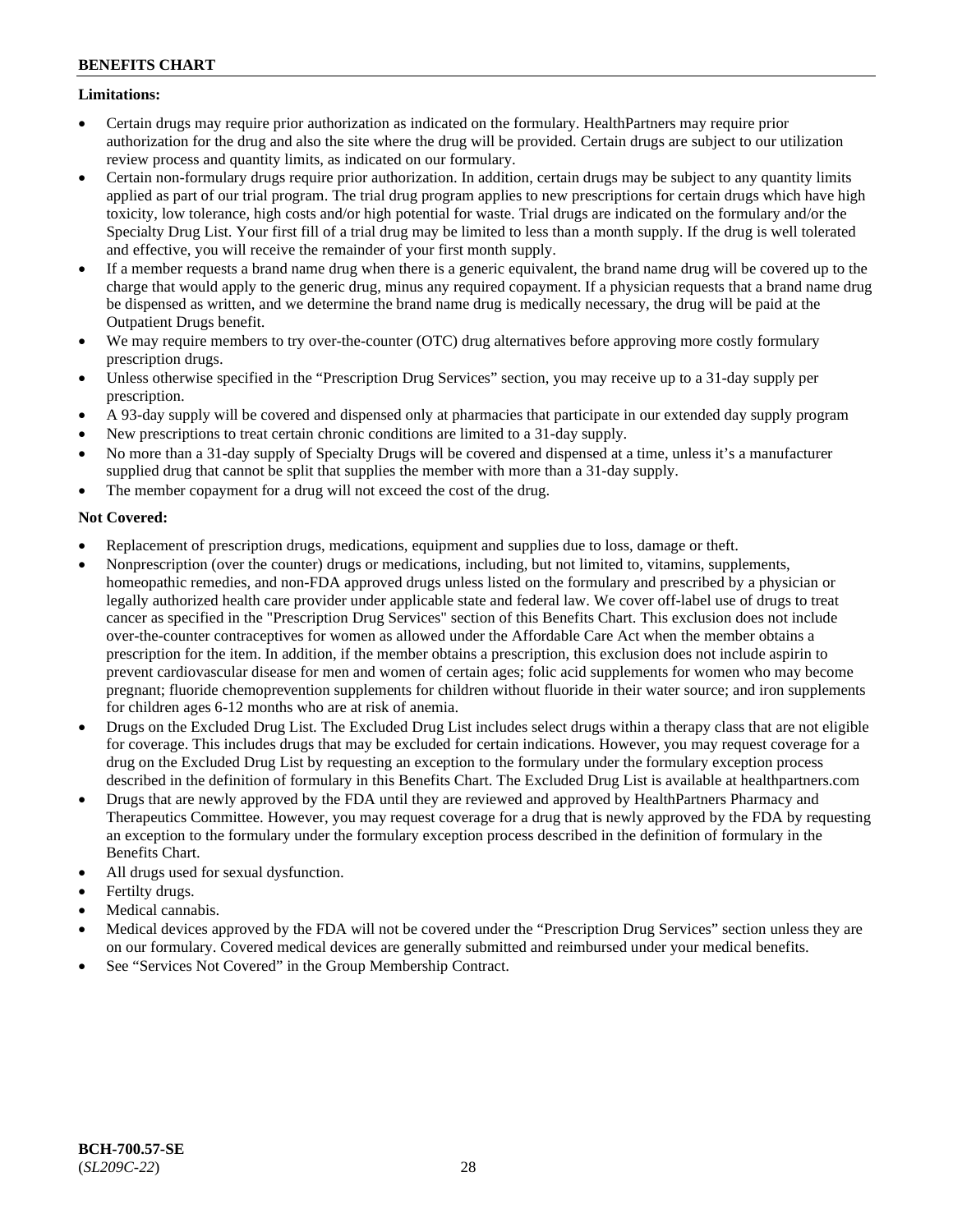## **PREVENTIVE SERVICES**

### **Applicable Definitions:**

**Routine Preventive Services** are routine healthcare services that include screenings, check-ups and counseling to prevent illness, disease or other health problems before symptoms occur.

**Diagnostic Services** are services to help a provider understand your symptoms, diagnose illness and decide what treatment may be needed. They may be the same services that are listed as preventive services, but they are being used as diagnostic services. Your provider will determine if these services are preventive or diagnostic. These services are not preventive if received as part of a visit to diagnose, manage or maintain an acute or chronic medical condition, illness or injury. When that occurs, unless otherwise indicated below, standard deductibles, copayments or coinsurance apply.

### **Covered Services:**

We cover preventive services that meet any of the requirements under the Affordable Care Act (ACA) shown in the bulleted items below. These preventive services are covered at 100% under the network benefits with no deductible, copayments or coinsurance. (If a preventive service is not required by the ACA and it is covered at a lower benefit level or if a group qualifies for an exemption or accommodation for certain benefits under the ACA, it will be specified below). Preventive benefits mandated under the ACA are subject to periodic review and modification. Changes would be effective in accordance with the federal rules. Preventive services mandated by the ACA include:

- Evidence-based items or services that have in effect a rating of A or B in the current recommendations of the United States Preventive Services Task Force with respect to the individual;
- Immunizations for routine use in children, adolescents, and adults that have in effect a recommendation from the Advisory Committee on Immunization Practices of the Centers for Disease Control and Prevention with respect to the individual;
- With respect to infants, children, and adolescents, evidence-informed preventive care and screenings provided for in comprehensive guidelines supported by the Health Resources and Services Administration; and
- With respect to women, preventive care and screenings provided for in comprehensive guidelines supported by the Health Resources and Services Administration.

Covered services are based on established medical policies, which are subject to periodic review and modification by the medical or dental directors. These medical policies (medical coverage criteria) are available by calling Member Services, or logging on to your "*my*HealthPartners" account at [healthpartners.com.](http://www.healthpartners.com/)

A complete list of preventive care services recommended under the U.S. Preventive Task Force (USPSTF) is available online at [uspreventiveservicestaskforce.org/Page/Name/uspstf-a-and-b-recommendations.](https://www.uspreventiveservicestaskforce.org/Page/Name/uspstf-a-and-b-recommendations-by-date/)

HHS: [healthcare.gov/coverage/preventive-care-benefits](https://www.healthcare.gov/coverage/preventive-care-benefits/)

CDC: [cdc.gov/vaccines/schedules/index.html](https://www.cdc.gov/vaccines/schedules/index.html)

### **ACA and state mandated preventive services are covered as follows:**

**Routine health exams and periodic health assessments.** A physician or health care provider will counsel you as to how often health assessments are needed based on age, sex and health status. This includes screening for tobacco use, at least two tobacco cessation attempts per year (for those who use tobacco products), all FDA approved tobacco cessation medications including over-the-counter drugs (as shown in the "Prescription Drug Services" Section) and at least four counseling sessions of at least ten minutes each for tobacco cessation.

| <b>Network Benefits</b>                                     | <b>Non-Network Benefits</b>  |
|-------------------------------------------------------------|------------------------------|
| 100% of the charges incurred.<br>Deductible does not apply. | 50% of the charges incurred. |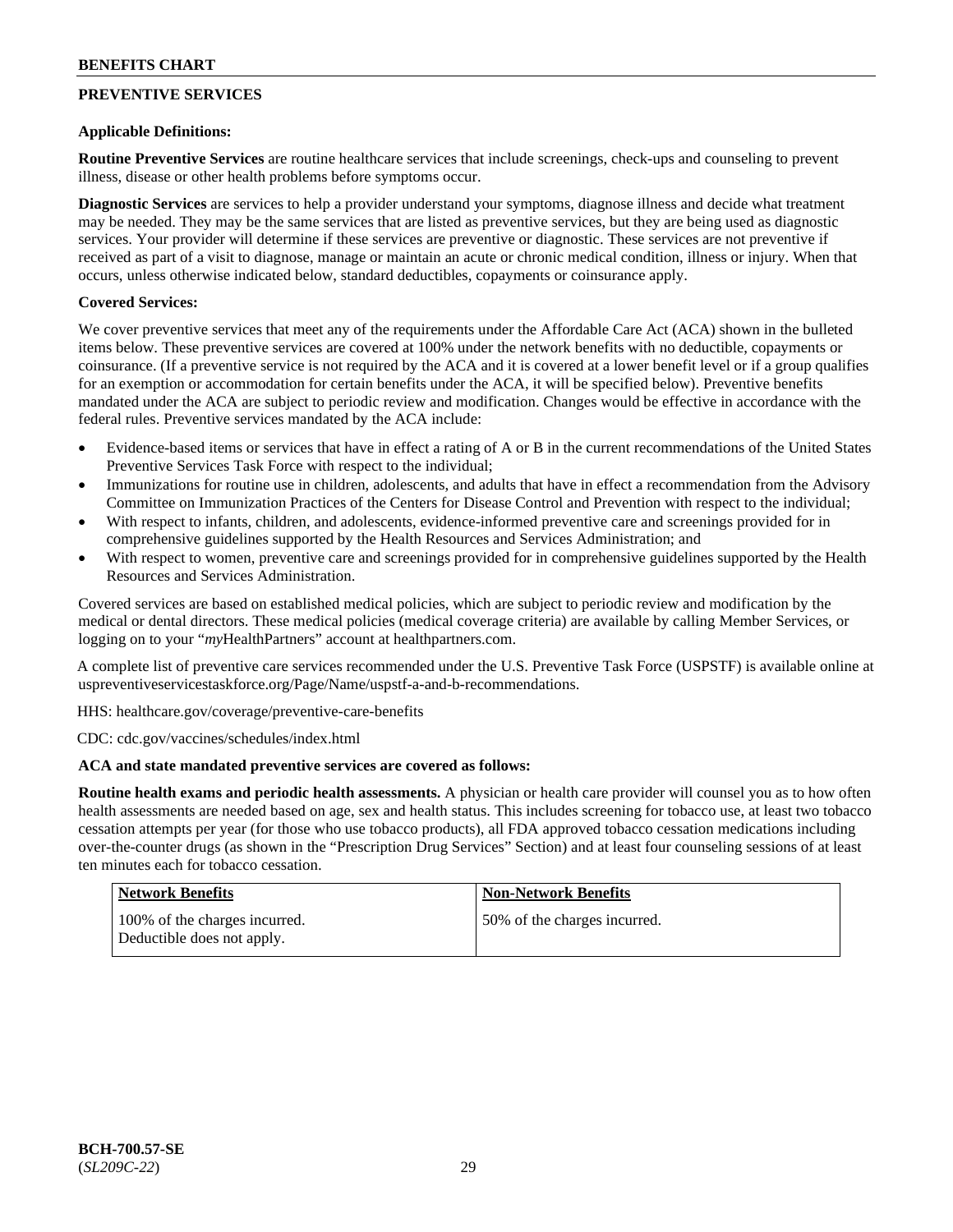**Child health supervision services**. This includes pediatric preventive services, such as fluoride chemoprevention for children without fluoride in their water source, newborn screenings, appropriate immunizations, developmental assessments and laboratory services appropriate to the age of the child from birth to 72 months, and appropriate immunizations until the end of the month in which the child turns 19, as defined by the Standards of Child Health Care issued by the American Academy of Pediatrics. We cover at least five child health supervision visits from birth to 12 months, three child health supervision visits from 12 months to 24 months, once a year from 24 months to 72 months.

| Network Benefits                                            | <b>Non-Network Benefits</b>  |
|-------------------------------------------------------------|------------------------------|
| 100% of the charges incurred.<br>Deductible does not apply. | 50% of the charges incurred. |

**Routine prenatal care and exams.** This includes the comprehensive package of medical and psychosocial support provided throughout a pregnancy, including risk assessment, serial surveillance, prenatal education, and use of specialized skills and technology when needed, as defined by Standards for Obstetric-Gynecologic Services issued by the American College of Obstetricians and Gynecologists.

| Network Benefits                                            | <b>Non-Network Benefits</b>  |
|-------------------------------------------------------------|------------------------------|
| 100% of the charges incurred.<br>Deductible does not apply. | 50% of the charges incurred. |

**Routine postnatal care.** This includes health exams, assessments, education and counseling relating to the period immediately after childbirth

| Network Benefits                                            | <b>Non-Network Benefits</b>  |
|-------------------------------------------------------------|------------------------------|
| 100% of the charges incurred.<br>Deductible does not apply. | 50% of the charges incurred. |

**Routine screening procedures for cancer.** This includes colorectal screening, digital rectal examinations, or other cancer screenings recommended by the USPSTF with an A or B rating. Women's preventive health services below describes additional routine screening procedures for cancer.

| Network Benefits                                            | <b>Non-Network Benefits</b>  |
|-------------------------------------------------------------|------------------------------|
| 100% of the charges incurred.<br>Deductible does not apply. | 50% of the charges incurred. |

**Professional voluntary family planning services.** This includes services to prevent or delay a pregnancy, including counseling and education. Services must be provided by a licensed provider.

| <b>Network Benefits</b>                                     | <b>Non-Network Benefits</b> |
|-------------------------------------------------------------|-----------------------------|
| 100% of the charges incurred.<br>Deductible does not apply. | See Network Benefits.       |

#### **Adult immunizations**

| Network Benefits                                            | <b>Non-Network Benefits</b>  |
|-------------------------------------------------------------|------------------------------|
| 100% of the charges incurred.<br>Deductible does not apply. | 50% of the charges incurred. |

**Women's preventive services.**This includes mammograms\*, screenings for cervical cancer (pap smears), breast pumps, human papillomavirus (HPV) testing; counseling for sexually transmitted infections, counseling and screening for human immunodeficiency virus (HIV), and all FDA approved contraceptive methods as prescribed by a doctor, sterilization procedures, education and counseling (see the "Prescription Drug Services" section for coverage of oral contraceptive drugs). For women whose family history is associated with an increased risk for BRCA1 or BRCA2 gene mutations, we cover genetic counseling and BRCA screening without cost sharing, if appropriate and as determined by a physician

**\***Preventive mammogram screening includes digital breast tomosynthesis (3D mammograms) for members at risk for breast cancer.

**BCH-700.57-SE** (*SL209C-22*) 30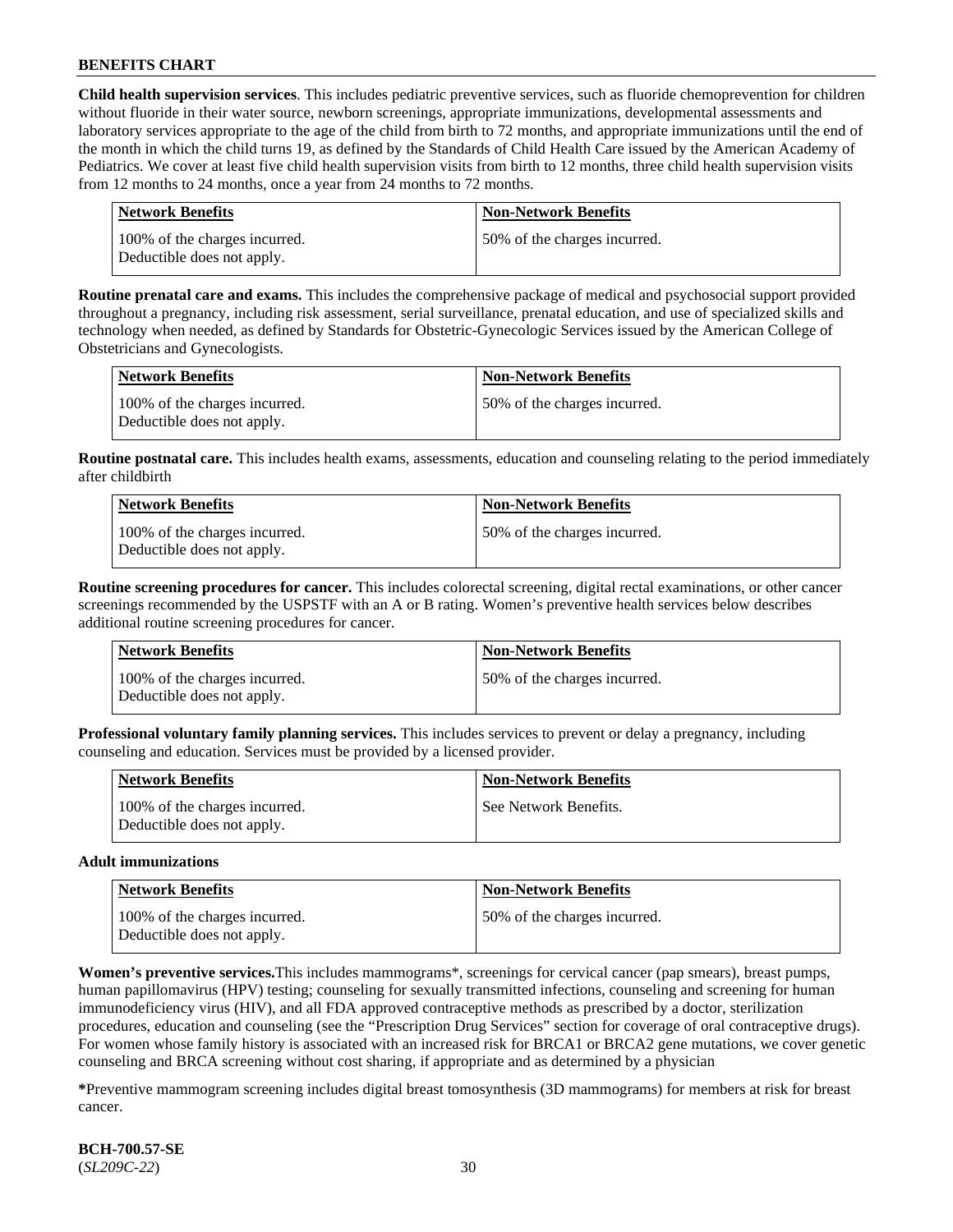"At risk for breast cancer" means: (1) having a family history with one or more first- or second-degree relatives with breast cancer; (2) testing positive for BRCA1 or BRCA2 mutations; (3) having heterogeneously dense breasts or extremely dense breasts based on the Breast Imaging Reporting and Data System established by the American College of Radiology; or (4) having a previous diagnosis of breast cancer.

| Network Benefits                                            | <b>Non-Network Benefits</b>  |
|-------------------------------------------------------------|------------------------------|
| 100% of the charges incurred.<br>Deductible does not apply. | 50% of the charges incurred. |

**Obesity screening and management.** We cover obesity screening and counseling for all ages during a routine preventive care exam. If you are age 18 or older and have a body mass index of 30 or more, we also cover intensive obesity management to help you lose weight. Your primary care doctor can coordinate these services.

| <b>Network Benefits</b>                                     | <b>Non-Network Benefits</b>  |
|-------------------------------------------------------------|------------------------------|
| 100% of the charges incurred.<br>Deductible does not apply. | 50% of the charges incurred. |

#### **In addition to any ACA or state mandated preventive services referenced above, we cover the following eligible services:**

#### **Routine eye and hearing exams**

| <b>Network Benefits</b>                                     | <b>Non-Network Benefits</b>  |
|-------------------------------------------------------------|------------------------------|
| 100% of the charges incurred.<br>Deductible does not apply. | 50% of the charges incurred. |

**Ovarian cancer surveillance tests for women who are at risk.** "At risk for ovarian cancer" means (1) having a family history that includes any of the following: one or more first-degree or second-degree relatives with ovarian cancer, clusters of female relatives with breast cancer or nonpolyposis colorectal cancer; or (2) testing positive for BRCA1 or BRCA2 mutations. "Surveillance tests for ovarian cancer" means annual screening using: CA-125 serum tumor marker testing, transvaginal ultrasound, pelvic examination or other proven ovarian cancer screening tests currently being evaluated by the federal Food and Drug Administration or by the National Cancer Institute.

| <b>Network Benefits</b>                                                                                                                                                                                                          | <b>Non-Network Benefits</b>                                                                                                                                                                                                          |
|----------------------------------------------------------------------------------------------------------------------------------------------------------------------------------------------------------------------------------|--------------------------------------------------------------------------------------------------------------------------------------------------------------------------------------------------------------------------------------|
| Coverage level is same as corresponding Network<br>Benefit, depending on type of service provided, such<br>as Diagnostic Imaging Services, Laboratory Services<br>Office Visits for Illness or Injury or Preventive<br>Services. | Coverage level is same as corresponding Non-Network<br>Benefit, depending on type of service provided, such as<br>Diagnostic Imaging Services, Laboratory Services<br>Office Visits for Illness or Injury or Preventive<br>Services. |
|                                                                                                                                                                                                                                  |                                                                                                                                                                                                                                      |

**Peak flow meters for members diagnosed with asthma.** Must be prescribed by a licensed provider.

| <b>Network Benefits</b>                                     | <b>Non-Network Benefits</b>  |
|-------------------------------------------------------------|------------------------------|
| 100% of the charges incurred.<br>Deductible does not apply. | 50% of the charges incurred. |

**Glucose meters prescribed by a licensed provider** (other than continuous glucose monitoring systems which are covered under the section "Diabetic Equipment and Supplies")

| <b>Network Benefits</b>                                                                        | <b>Non-Network Benefits</b>  |
|------------------------------------------------------------------------------------------------|------------------------------|
| 100% of the charges incurred.<br>Deductible does not apply.                                    | 50% of the charges incurred. |
| Glucose meters are limited to meters on the formulary<br>and must be obtained from a pharmacy. |                              |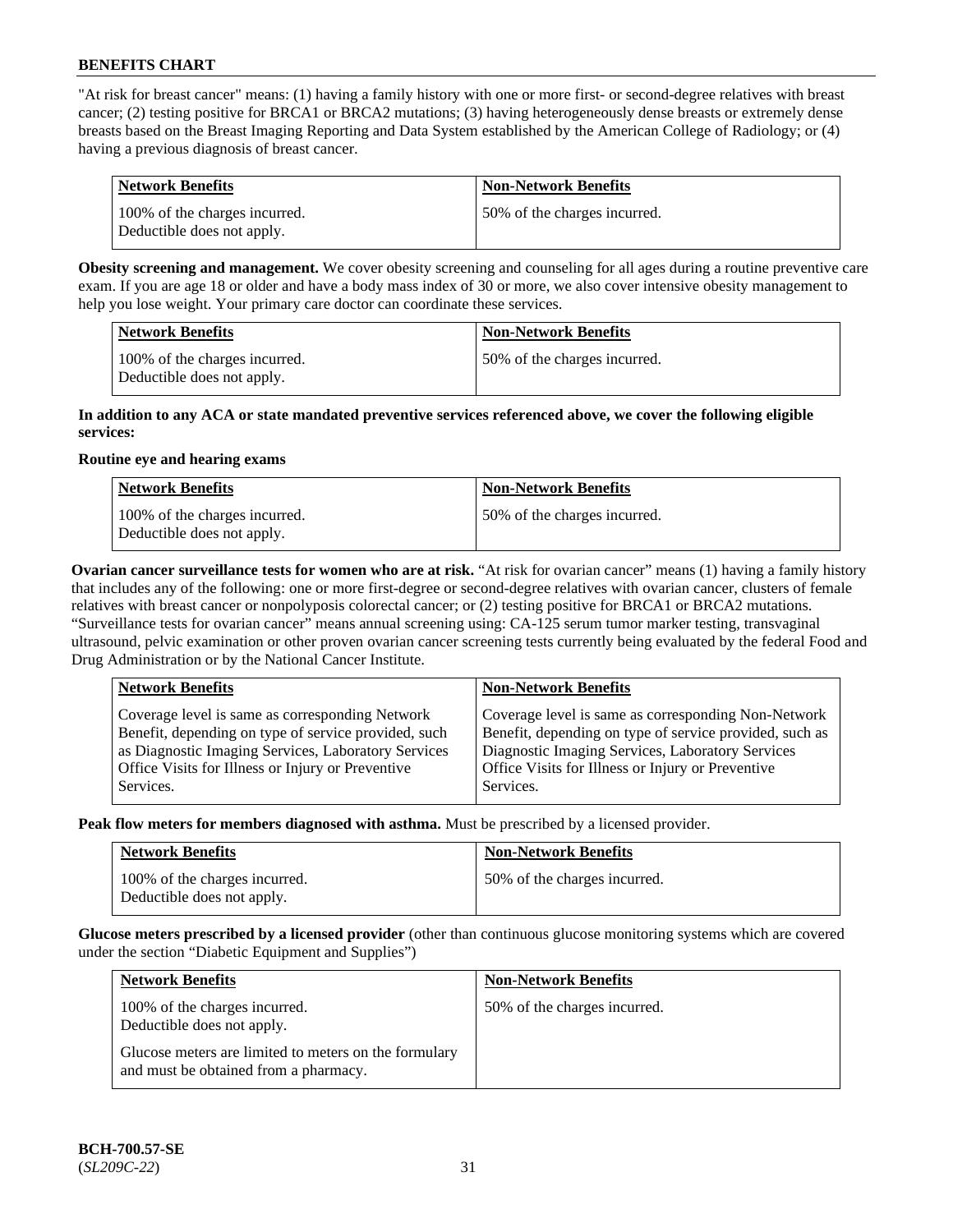### **Retinopathy screening for members diagnosed with diabetes**

| <b>Network Benefits</b>                                     | <b>Non-Network Benefits</b>  |
|-------------------------------------------------------------|------------------------------|
| 100% of the charges incurred.<br>Deductible does not apply. | 50% of the charges incurred. |

#### **Hemoglobin A1C testing for members diagnosed with diabetes**

| <b>Network Benefits</b>                                     | <b>Non-Network Benefits</b>  |
|-------------------------------------------------------------|------------------------------|
| 100% of the charges incurred.<br>Deductible does not apply. | 50% of the charges incurred. |

#### **International normalized ratio (INR) testing for members diagnosed with liver disease and/or bleeding disorders**

| <b>Network Benefits</b>                                     | <b>Non-Network Benefits</b>  |
|-------------------------------------------------------------|------------------------------|
| 100% of the charges incurred.<br>Deductible does not apply. | 50% of the charges incurred. |

#### **Low-density lipoprotein (LDL) testing for members diagnosed with heart disease**

| <b>Network Benefits</b>                                     | <b>Non-Network Benefits</b>  |
|-------------------------------------------------------------|------------------------------|
| 100% of the charges incurred.<br>Deductible does not apply. | 50% of the charges incurred. |

#### **Limitations:**

• Services are not preventive if received as part of a visit to diagnose, manage or maintain an acute or chronic medical condition, illness or injury. When that occurs, unless otherwise indicated above, standard deductibles, copayments or coinsurance apply.

### **Not Covered:**

See "Services Not Covered" in the Group Membership Contract.

## **SPECIFIED NON-NETWORK SERVICES**

### **Covered Services:**

We cover the following services when you elect to receive them from a non-network provider, at the same level of coverage we provide when you elect to receive the services from a network provider:

- Voluntary family planning of the conception and bearing of children.
- The provider visit(s) and test(s) necessary to make a diagnosis of infertility.
- Testing and treatment of sexually transmitted diseases (other than HIV).
- Testing for AIDS or other HIV-related conditions.

| <b>Network Benefits</b>                                                                                                                            | <b>Non-Network Benefits</b>                    |
|----------------------------------------------------------------------------------------------------------------------------------------------------|------------------------------------------------|
| Coverage level is same as corresponding Network<br>Benefit, depending on type of service provided, such as<br>Office Visits for Illness or Injury. | See Network Benefits for the services covered. |

### **Not Covered:**

See "Services Not Covered" in the Group Membership Contract.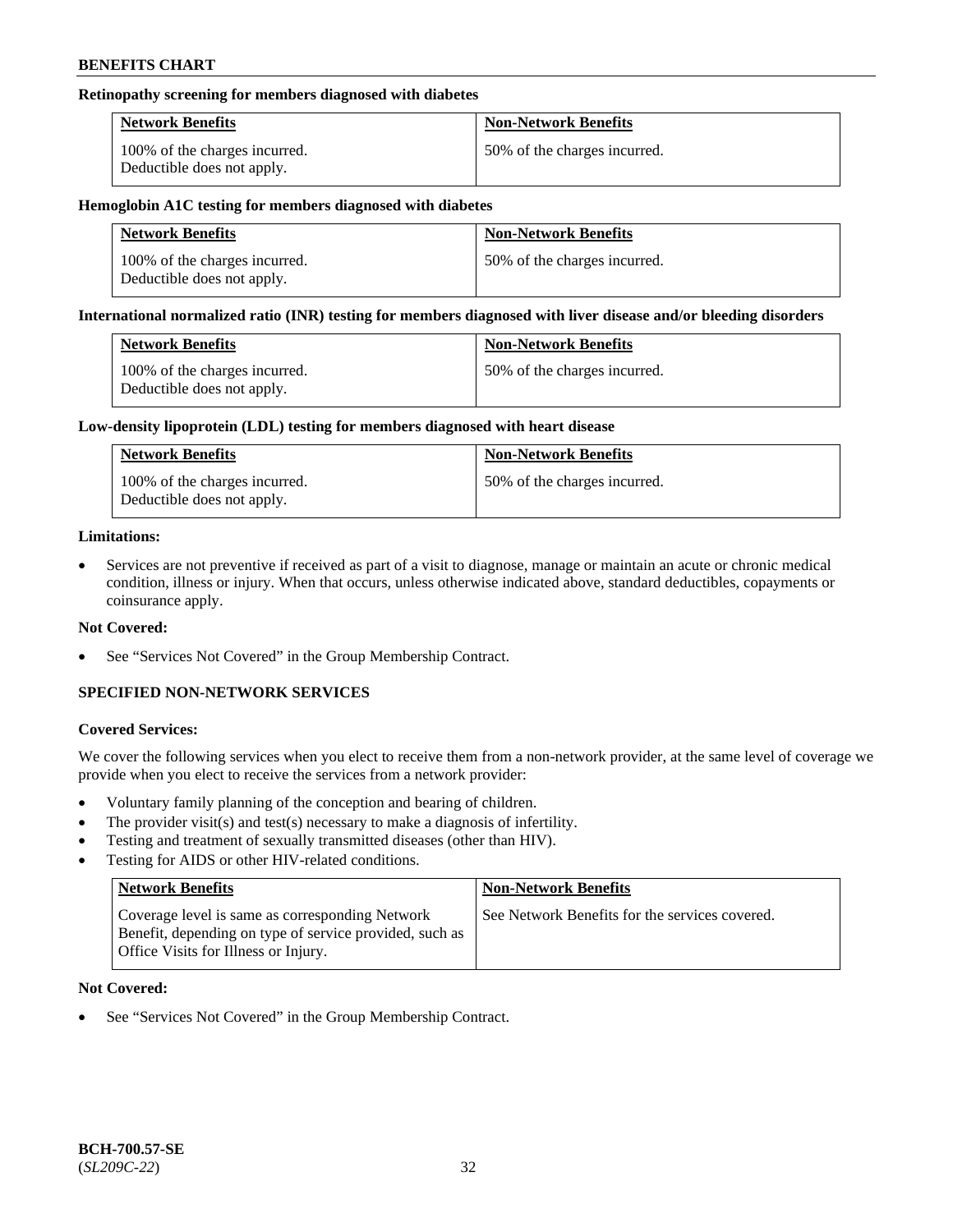## **TELEHEALTH/TELEMEDICINE SERVICES**

#### **Definitions:**

**Telehealth, Telemedicine, or Virtual Care.** This is a means of communication between a health care professional and a patient. This includes the use of secure electronic information, imaging, and communication technologies, including:

- interactive audio or audio-video
- interactive audio with store-and-forward technology
- chat-based and email-based systems
- physician-to-physician consultation
- patient education
- data transmission
- data interpretation
- digital diagnostics (algorithm-enabled diagnostic support)
- digital therapeutics (the use of personal health devices and sensors, either alone or in combination with conventional drug therapies, for disease prevention and management)

#### Services can be delivered:

Synchronously: the patient and health care professional are engaging with one another at the same time; or Asynchronously: the patient and health care professional engage with each other at different points in time.

**Telephone Visits.** Live, synchronous, interactive encounters over the telephone between a patient and a healthcare provider.

**E-visit or chat-based visits.** Asynchronous online or mobile app encounters to discuss a patient's personal health information, vital signs, and other physiologic data or diagnostic images. The healthcare provider reviews and delivers a consultation, diagnosis, prescription or treatment plan after reviewing the patient's visit information.

**Virtuwell<sup>®</sup>**. This is an online service for you to receive a diagnosis and treatment for certain conditions, such as a cold, flu, ear pain and sinus infections. You may access the Virtuwell website at [virtuwell.com.](https://www.virtuwell.com/)

**Video Visits.** Live, synchronous, interactive encounters using secure web-based video between a patient and a healthcare provider.

#### **Covered Services:**

The Plan covers the following methods of receiving care for services that would be eligible under the Plan if the service were provided in person.

#### **Scheduled telephone visits**

| Network Benefits              | <b>Non-Network Benefits</b>  |
|-------------------------------|------------------------------|
| 100% of the charges incurred. | 50% of the charges incurred. |

#### **E-visits**

### **Access to online care through Virtuwell at [virtuwell.com](https://www.virtuwell.com/)**

| <b>Network Benefits</b>       | <b>Non-Network Benefits</b> |
|-------------------------------|-----------------------------|
| 100% of the charges incurred. | Not Applicable.             |

#### **All other E-visits**

| <b>Network Benefits</b>       | <b>Non-Network Benefits</b>  |
|-------------------------------|------------------------------|
| 100% of the charges incurred. | 50% of the charges incurred. |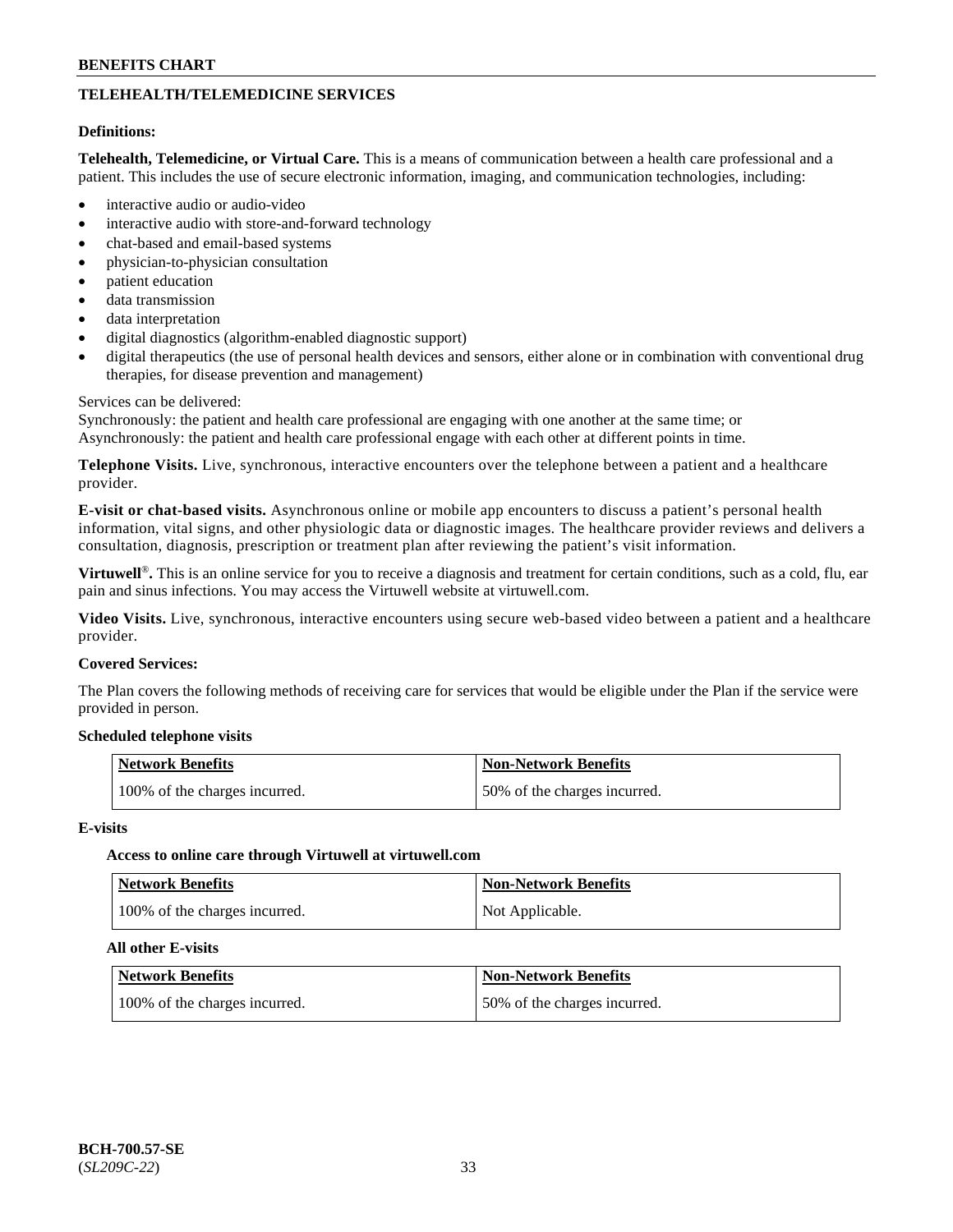#### **Video visits**

| <b>Network Benefits</b>                                | <b>Non-Network Benefits</b>                            |
|--------------------------------------------------------|--------------------------------------------------------|
| Coverage level is same as corresponding Network        | Coverage level is same as corresponding Non-Network    |
| Benefit, depending upon type of service provided, such | Benefit, depending upon type of service provided, such |
| as Office Visits for Illness or Injury.                | as Office Visits for Illness or Injury.                |

### **Not Covered:**

See "Services Not Covered" in the Group Membership Contract.

## **TRANSPLANT SERVICES**

### **Applicable Definitions:**

**Autologous.** This is when the source of cells is from the individual's own marrow or stem cells.

**Allogeneic.** This is when the source of cells is from a related or unrelated donor's marrow or stem cells.

**Autologous Bone Marrow Transplant.** This is when the bone marrow is harvested from the individual and stored. The patient undergoes treatment which includes tumor ablation with high-dose chemotherapy and/or radiation. The bone marrow is reinfused (transplanted).

**Allogeneic Bone Marrow Transplant.** This is when the bone marrow is harvested from the related or unrelated donor and stored. The patient undergoes treatment which includes tumor ablation with high-dose chemotherapy and/or radiation. The bone marrow is reinfused (transplanted).

**Autologous/Allogeneic Stem Cell Support.** This is a treatment process that includes stem cell harvest from either bone marrow or peripheral blood, tumor ablation with high-dose chemotherapy and/or radiation, stem cell reinfusion, and related care. Autologous/allogeneic bone marrow transplantation and high dose chemotherapy with peripheral stem cell rescue/support are considered to be autologous/allogeneic stem cell support.

**Designated Transplant Center.** This is any health care provider, group or association of health care providers designated by us to provide services, supplies or drugs for specified transplants for our members.

**Transplant Services.** This is transplantation (including retransplants) of the human organs or tissue listed below, including all related post-surgical treatment and drugs and multiple transplants for a related cause. Transplant services do not include other organ or tissue transplants or surgical implantation of mechanical devices functioning as a human organ, except surgical implantation of an FDA approved Ventricular Assist Device (VAD) or total artificial heart, functioning as a temporary bridge to heart transplantation.

Prior authorization is required prior to consultation to support coordination of care and benefits.

### **Covered Services:**

We cover eligible transplant services (as defined above) while you are covered under this Benefits Chart. Transplants that will be considered for coverage are limited to the following:

- Kidney transplants for end-stage disease.
- Cornea transplants for end-stage disease.
- Heart transplants for end-stage disease.
- Lung transplants or heart/lung transplants for: (1) primary pulmonary hypertension; (2) Eisenmenger's syndrome; (3) endstage pulmonary fibrosis; (4) alpha 1 antitrypsin disease; (5) cystic fibrosis; and (6) emphysema.
- Liver transplants for: (1) biliary atresia in children; (2) primary biliary cirrhosis; (3) post-acute viral infection (including hepatitis A, hepatitis B antigen e negative and hepatitis C) causing acute atrophy or post-necrotic cirrhosis; (4) primary sclerosing cholangitis; (5) alcoholic cirrhosis; and (6) hepatocellular carcinoma.